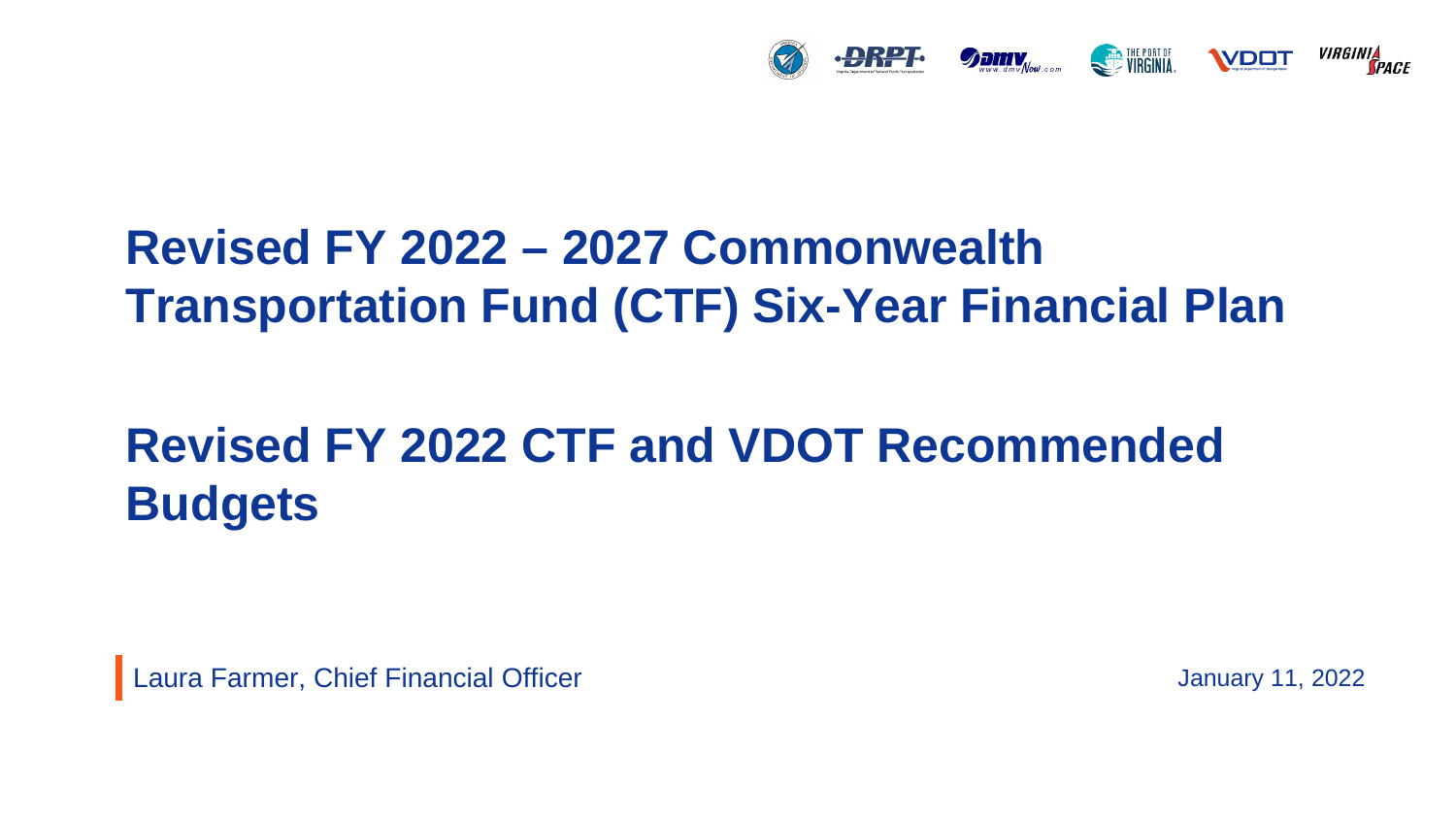# **Overview**

- **Six-Year Financial Plan Update**
- **Recommendations for FY 2022**
	- **Reflect uplift in program areas**
	- **Revised FY 2022 CTF Budget and FY 2022 VDOT Budget to reflect program updates**
	- **Recommended projects to advance this month are the Bridge Projects presented in December to stage work to use funding provided in IIJA**

*VIRGINIA*<br>Space

**WDDT** 

**FY 2023 – 2028 Outlook**

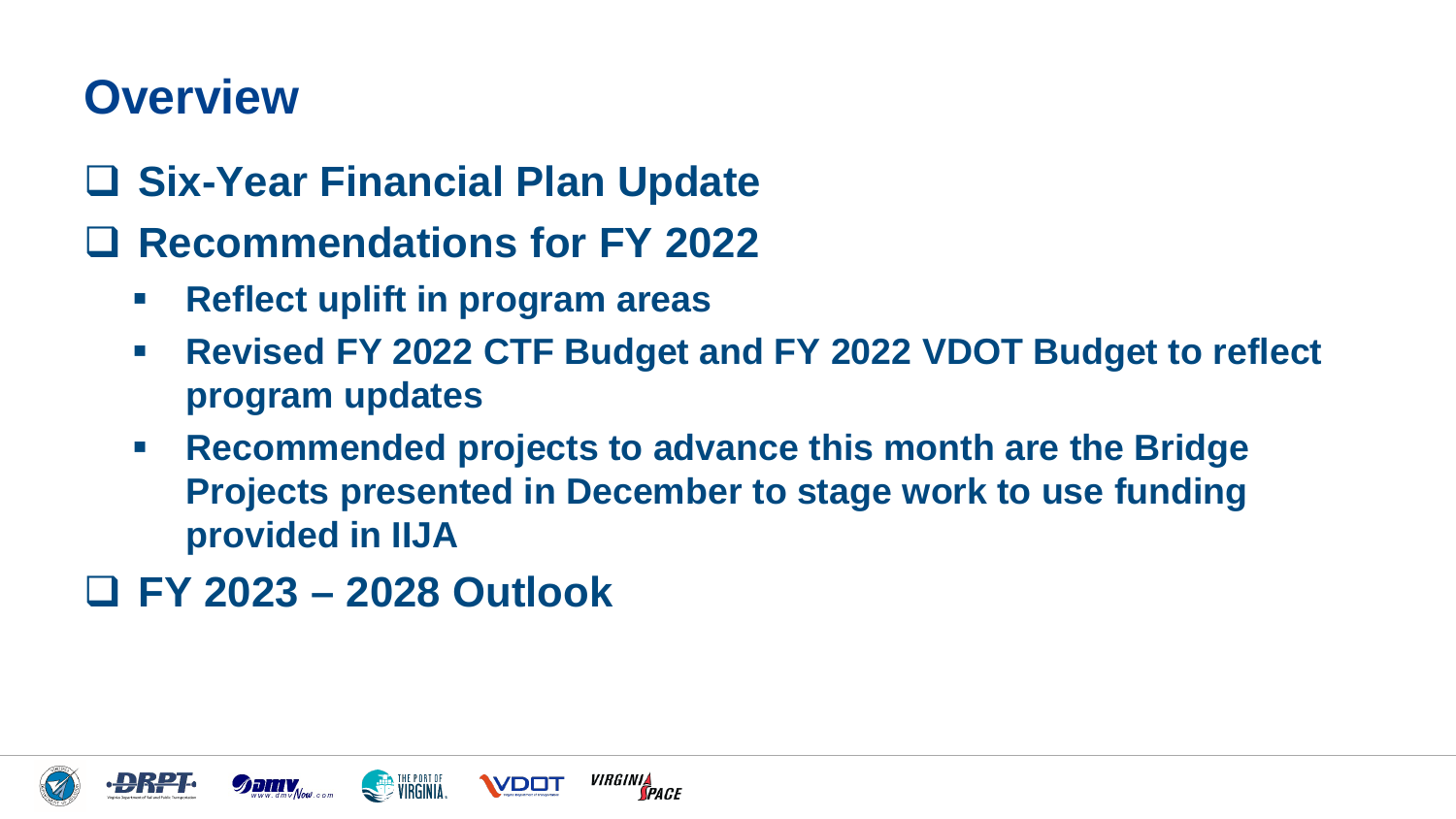# **Updates to the FY 2022 – 2027 Six-Year Financial Plan (SYFP)**

**Reflects CTB action from December 2021 to allocate FY 2021 surplus dedicated to Priority Transportation Fund**

#### **Other Updates**

- **Implementation of the Infrastructure Investment and Jobs Act (IIJA)**
- **State Revenue Estimate Update**
- **Impacts of Governor Northam's Introduced Budget**
- **New Program Assumptions**





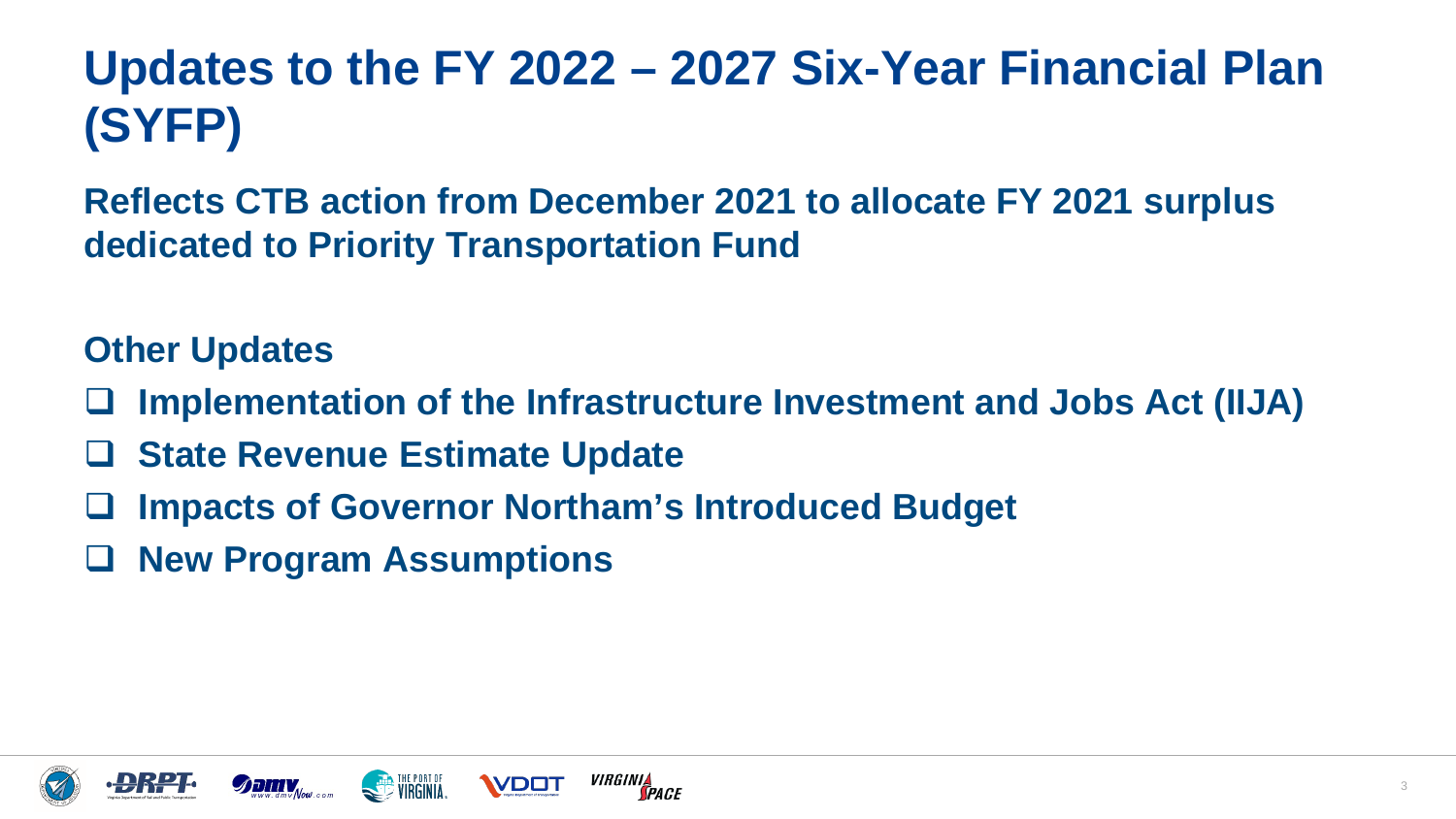# **Federal and State Revenue Update**

- **Federal Revenue update reflects estimated impact of the Infrastructure Investment and Jobs Act (IIJA)**
	- **Addition funding for core programs**
	- **New federal programs**
- **Significant state revenue update, including assumptions built into the Governor's proposal**
	- **Increased funding available across major sources**
	- **Ending Accelerated Sales Tax Payments for Retailers (FY 2022 impact)**
	- **State share of Food Tax eliminated in January 2023**





**WDD1**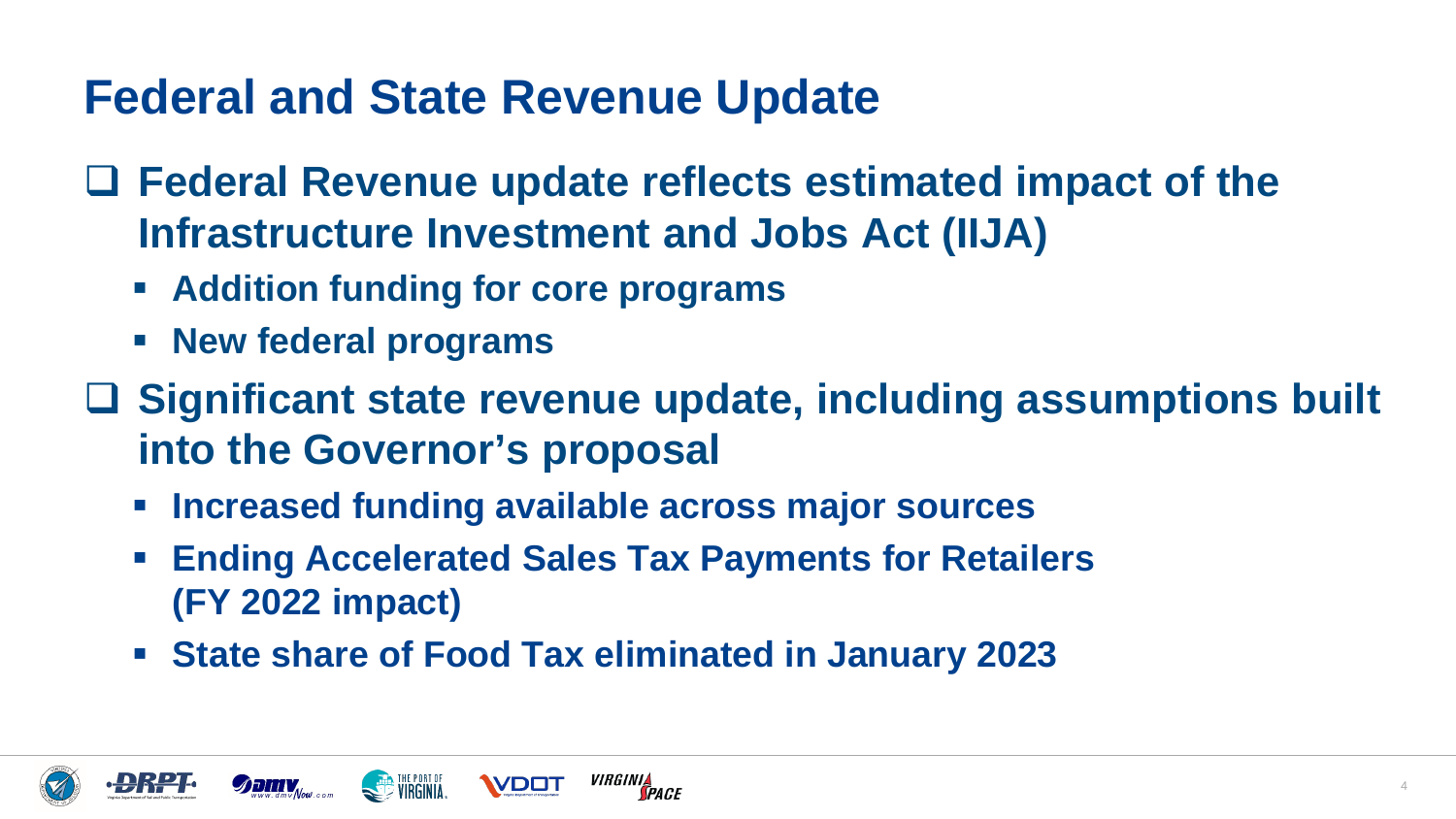### **Federal Revenue Update – Implementation of IIJA**

- **For continued planning, Virginia assumed the federal programs would continue.**
- **Allocation of federal funding is governed by** *Code of Virginia*  §*33.2-214.1. C.* **and Appropriation Act language noting categories of funding exempt from prioritization process.**







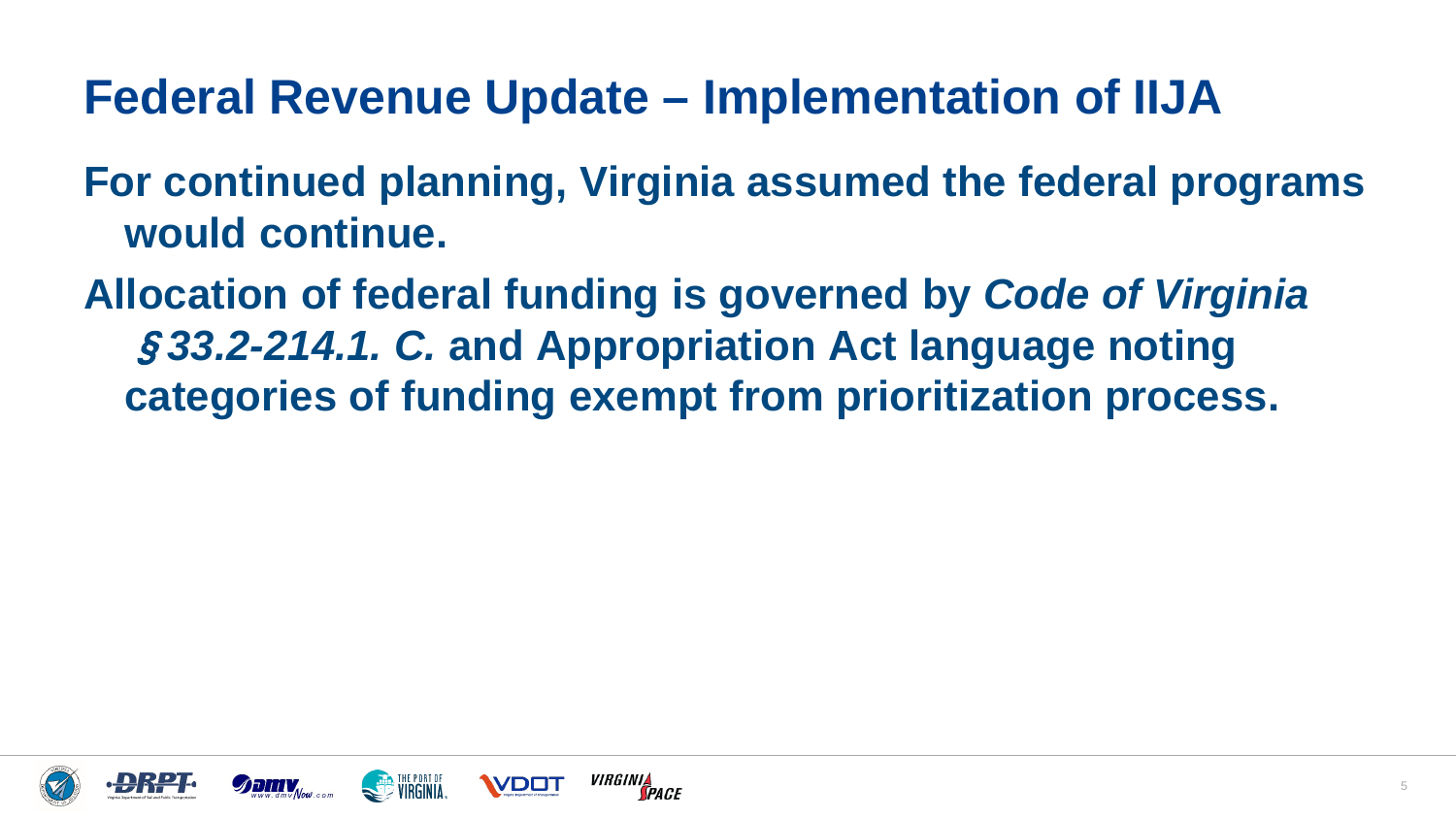# **IIJA – Summary of Additional Federal Funding**

| <b>New Programs and Increased</b><br>flexible federal funding for formula<br>allocation (w/State Match where<br>applicable)                             |         | <b>IIJA Implementation Period</b> |         |         |         |                 |              |  |  |  |  |  |
|---------------------------------------------------------------------------------------------------------------------------------------------------------|---------|-----------------------------------|---------|---------|---------|-----------------|--------------|--|--|--|--|--|
| (in millions)                                                                                                                                           | 2022    | 2023                              | 2024    | 2025    | 2026    | 2027            | <b>TOTAL</b> |  |  |  |  |  |
| <b>Bridge Rehabilitation and Replacement</b>                                                                                                            | \$107.4 | \$107.4                           | \$107.4 | \$107.4 | \$107.4 | $\mathsf{\$}$ - | \$536.8      |  |  |  |  |  |
| <b>Promoting Resilient Operations for</b><br><b>Transformative, Efficient, and Cost-saving</b><br>Transportation (PROTECT) grant program                | 45.3    | 46.2                              | 47.1    | 48.1    | 49.0    | 49.8            | 285.5        |  |  |  |  |  |
| <b>Carbon Reduction Program</b>                                                                                                                         | 38.4    | 39.1                              | 39.9    | 40.7    | 41.5    | 42.2            | 241.9        |  |  |  |  |  |
| <b>Electric Vehicles</b>                                                                                                                                | 21.3    | 21.3                              | 21.3    | 21.3    | 21.3    | $\sim$          | 106.4        |  |  |  |  |  |
|                                                                                                                                                         |         |                                   |         |         |         |                 |              |  |  |  |  |  |
| Increased funding available to allocate via<br><b>Construction Formula*</b><br><b>Based on June 2021 SYFP</b><br><b>Assumptions to IIJA Assumptions</b> | 173.0   | 174.3                             | 178.6   | 178.0   | 184.9   | 188.2           | 1,077.1      |  |  |  |  |  |

*\*Previous estimates were based on apportionment level comparisons. This estimated impact is based on obligation limitation assumptions.*





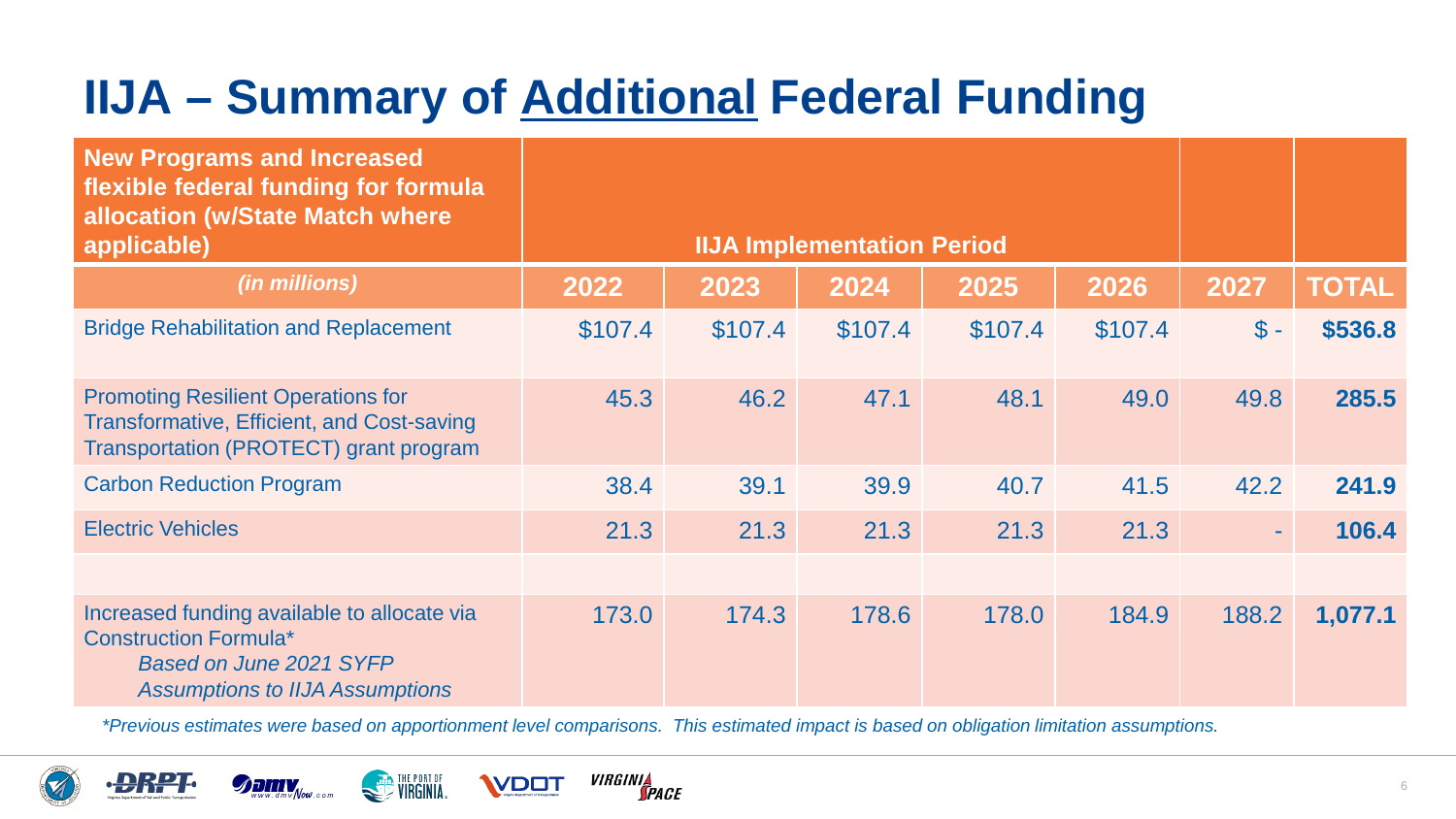# **State Revenue Update**

#### *Differences over previous assumptions (in millions)*

|                                        | <b>FY 2022</b>           | <b>FY 2023</b>           | <b>FY 2024</b>           | <b>FY 2025</b>           | <b>FY 2026</b>           | <b>FY 2027</b> | <b>TOTAL</b>        |
|----------------------------------------|--------------------------|--------------------------|--------------------------|--------------------------|--------------------------|----------------|---------------------|
|                                        |                          |                          |                          |                          |                          |                | FY 2022-2027        |
| <b>Retail Sales and Use Tax</b>        | Ś.<br>75.5               | 192.8<br>$\mathsf{S}$    | 130.7<br>$\mathsf{S}$    | $\mathsf{S}$<br>104.2    | 52.6<br>$\mathsf{S}$     | S<br>24.1      | <b>S</b><br>579.9   |
| Motor Vehicle Sales and Use Tax        | 274.4                    | 171.5                    | 136.6                    | 103.8                    | 66.9                     | 111.9          | 865.1               |
| <b>Motor Fuels Tax</b>                 | 43.9                     | 15.3                     | 3.6                      | 0.1                      | (7.3)                    | (19.5)         | 36.1                |
| <b>Aviation Fuels Tax</b>              | $\overline{\phantom{m}}$ | $\overline{\phantom{a}}$ | $\overline{\phantom{a}}$ | $\overline{\phantom{a}}$ | $\overline{\phantom{a}}$ |                |                     |
| <b>Road Tax</b>                        | 21.0                     | 41.7                     | 41.2                     | 41.1                     | 40.7                     | 40.2           | 225.9               |
| <b>International Registration Plan</b> | 50.4                     | 50.4                     | 50.4                     | 50.4                     | 50.4                     | 50.4           | 302.4               |
| <b>Registration Fees</b>               | 31.9                     | 33.7                     | 34.3                     | 34.4                     | 34.7                     | 34.5           | 203.5               |
| <b>State Insurance Premium Tax</b>     | 8.9                      | 18.5                     | 19.5                     | 22.0                     | 25.8                     | 30.0           | 124.7               |
| <b>Recordation Tax</b>                 | 24.0                     | 24.0                     | 24.0                     | 24.0                     | 24.0                     | 24.0           | 144.0               |
| <b>Vehicle Rental Tax</b>              | 11.0                     | 11.8                     | 12.0                     | 12.3                     | 12.5                     | 12.8           | 72.4                |
| <b>Highway Use Fee</b>                 | 5.8                      | 6.6                      | 9.6                      | 13.4                     | 13.4                     | 13.4           | 62.2                |
| <b>Total Commonwealth</b>              |                          |                          |                          |                          |                          |                |                     |
| <b>Transportation Fund</b>             | 546.8<br>S.              | 5566.3                   | $S$ 461.9                | \$405.7                  | \$ 313.7                 | $S$ 321.8      | 2,616.2<br><b>S</b> |







**WDDT**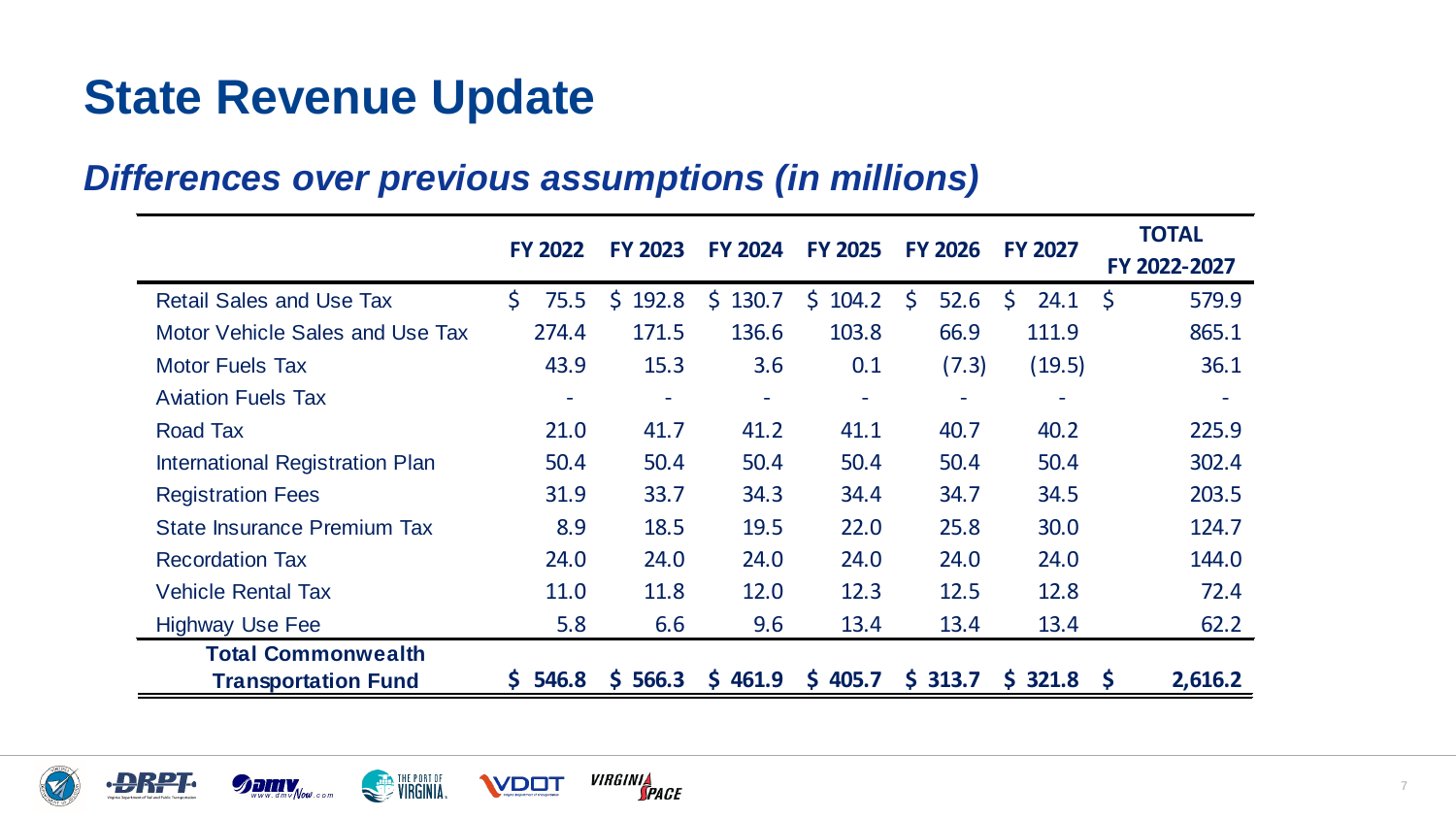#### **Commonwealth Transportation Fund (CTF) Revenue Estimate**

|                                                  |                           |                         |                |                           |                |                           |                   | <b>TOTAL</b> |
|--------------------------------------------------|---------------------------|-------------------------|----------------|---------------------------|----------------|---------------------------|-------------------|--------------|
|                                                  | <b>FY 2022</b>            | <b>FY 2023</b>          | <b>FY 2024</b> | <b>FY 2025</b>            | <b>FY 2026</b> | <b>FY 2027</b>            |                   | FY 2022-2027 |
| <b>Sources of Funds</b>                          |                           |                         |                |                           |                |                           |                   |              |
| <b>Retail Sales and Use Tax</b>                  | $\mathbb{S}$<br>1,290.2   | 1,350.3<br>$\mathbb{S}$ | \$1,315.1      | 1,348.1<br>$\mathbb{S}^-$ | \$1,356.5      | 1,363.3<br>$\mathbb{S}^-$ | $\boldsymbol{\$}$ | 8,023.5      |
| <b>Motor Vehicle Sales and Use Tax</b>           | 1,174.0                   | 1,155.1                 | 1,119.4        | 1,128.9                   | 1,124.2        | 1,121.5                   |                   | 6,823.1      |
| <b>Motor Fuels Tax</b>                           | 1,282.4                   | 1,360.7                 | 1,380.7        | 1,392.5                   | 1,405.2        | 1,428.1                   |                   | 8,249.6      |
| <b>Aviation Fuels Tax</b>                        | 2.0                       | 2.0                     | 2.0            | 2.0                       | 2.0            | 2.0                       |                   | 12.0         |
| <b>Road Tax</b>                                  | 68.2                      | 69.2                    | 69.5           | 69.4                      | 69.0           | 68.5                      |                   | 413.8        |
| <b>International Registration Plan</b>           | 124.3                     | 124.2                   | 122.6          | 119.6                     | 120.0          | 120.3                     |                   | 731.0        |
| <b>Registration Fees</b>                         | 234.8                     | 236.6                   | 240.3          | 241.3                     | 242.5          | 241.9                     |                   | 1,437.4      |
| <b>State Insurance Premium Tax</b>               | 180.7                     | 196.0                   | 203.8          | 212.8                     | 222.8          | 233.2                     |                   | 1,249.3      |
| <b>Recordation Tax</b>                           | 81.0                      | 81.0                    | 81.0           | 81.0                      | 81.0           | 81.0                      |                   | 486.0        |
| <b>Vehicle Rental Tax</b>                        | 40.7                      | 42.9                    | 43.6           | 44.4                      | 45.2           | 46.0                      |                   | 262.8        |
| <b>Highway Use Fee</b>                           | 52.4                      | 59.7                    | 62.7           | 66.5                      | 66.5           | 66.5                      |                   | 374.3        |
| <b>Total Commonwealth Transportation</b><br>Fund | $\mathfrak{S}$<br>4,530.7 | \$<br>4,677.7           | \$4,640.7      | 4,706.5<br>$\mathbb{S}$   | \$4,734.9      | \$4,772.3                 | \$                | 28,062.8     |

*December 2021 Forecast*









**VDOT**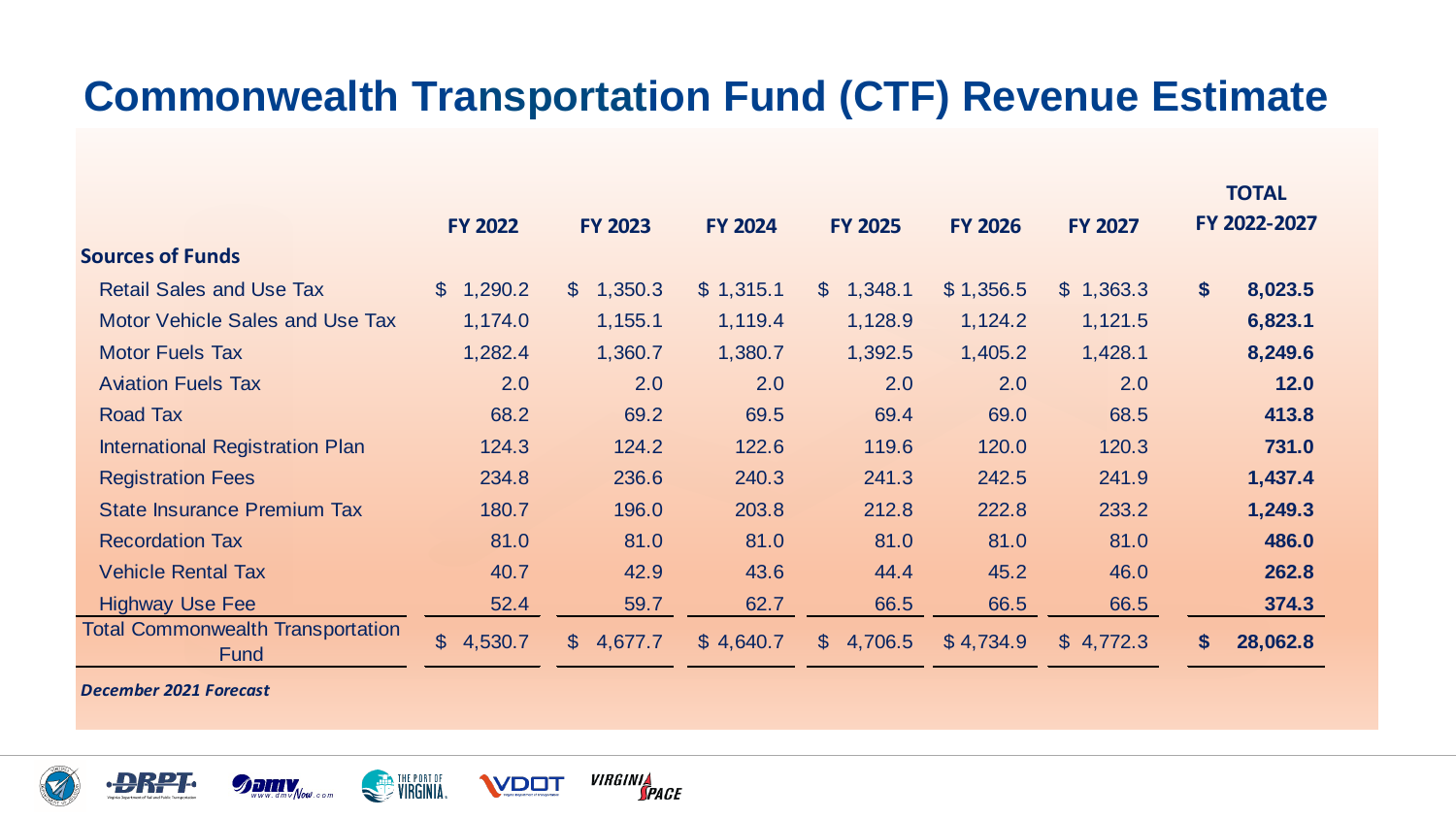#### **Commonwealth Transportation Fund Fiscal Years 2022 – 2027 Six-Year Financial Plan Revised Estimated Revenues (in millions)**

|                                             | <b>FY 2022</b> | <b>FY 2023</b> | <b>FY 2024</b> | <b>FY 2025</b> | <b>FY 2026</b> | <b>FY 2027</b> | FY 2022-2027<br><b>Total</b> | <b>Previous</b><br>FY 2022-2027 | <b>Difference</b>      |
|---------------------------------------------|----------------|----------------|----------------|----------------|----------------|----------------|------------------------------|---------------------------------|------------------------|
| <b>State Transportation Revenues</b>        |                |                |                |                |                |                |                              |                                 |                        |
| <b>Commonwealth Transportation Fund</b>     | \$4,752.3      | \$4,677.7      | \$4,640.7      | \$4,706.5      | \$4,734.5      | \$4,772.3      | \$28,284.0                   | 25,668.2<br>\$                  | 2,615.8<br>$\mathbb S$ |
| Prior year funding                          | 344.6          | 191.4          |                |                |                |                | 536.0                        | 536.0                           |                        |
| Local & Regional Project                    | 924.4          | 999.2          | 996.9          | 879.7          | 189.7          | 161.5          | 4,151.3                      | 3,952.2                         | 199.2                  |
| Participation/Revenue                       |                |                |                |                |                |                |                              |                                 |                        |
| <b>Other Fund Revenue</b>                   | 604.5          | 439.3          | 454.5          | 437.2          | 439.3          | 443.6          | 2,818.3                      | 2,617.3                         | 201.0                  |
| <b>Total</b>                                | 6,625.8        | 6,307.6        | 6,092.1        | 6,023.3        | 5,363.5        | 5,377.4        | 35,789.6                     | 32,773.7                        | 3,016.0                |
|                                             |                |                |                |                |                |                |                              |                                 |                        |
| <b>Federal Revenues</b>                     | 1,702.3        | 1,639.9        | 1,583.9        | 1,604.4        | 1,632.7        | 1,528.5        | 9,691.6                      | 7,159.1                         | 2,532.5                |
| <b>Total Revenues</b>                       | 8,328.0        | 7,947.4        | 7,675.9        | 7,627.8        | 6,996.3        | 6,905.8        | 45,481.3                     | 39,932.8                        | 5,548.5                |
| <b>Other Financing Sources</b>              |                |                |                |                |                |                |                              |                                 |                        |
| Interstate 81 Financing                     | 203.7          |                | 258.2          |                |                | 394.6          | 856.5                        | 856.5                           | (0.0)                  |
| <b>GARVEE Bonds</b>                         | 76.3           | 100.0          | 125.0          | 134.0          | 137.1          | 149.0          | 721.4                        | 721.4                           |                        |
| Route 58                                    | 218.4          |                | 152.2          | 74.2           |                |                | 444.8                        | 444.8                           |                        |
| <b>Total</b>                                | 498.4          | 100.0          | 535.4          | 208.2          | 137.1          | 543.6          | 2,022.7                      | 2,022.7                         | (0.0)                  |
| <b>Total Operating Revenues and Other</b>   |                |                |                |                |                |                |                              |                                 |                        |
| <b>Financing Sources</b>                    | \$8,826.4      | \$8,047.4      | \$8,211.3      | \$7,836.0      | \$7,133.4      | \$7,449.4      | \$47,504.0                   | \$41,955.4                      | \$5,548.5              |
| <b>Revenue Supporting Transfer Payments</b> |                |                |                |                |                |                |                              |                                 |                        |
| <b>Regional Transportation Funds</b>        | 793.5          | 843.2          | 863.8          | 881.7          | 886.9          | 892.3          | 5,161.4                      | 4,732.3                         | 429.1                  |
| <b>WMATA Capital Fund Revenue</b>           | 129.0          | 134.4          | 135.1          | 135.9          | 136.6          | 137.4          | 808.5                        | 695.1                           | 113.4                  |
| <b>Grand Total</b>                          | \$9,748.9      | \$9,025.1      | \$9,210.2      | \$8,853.6      | \$8,156.9      | \$8,479.2      | \$53,473.9                   | \$47,382.9                      | 6,091.0<br>S.          |

*Local & Regional Project Participation includes HRTAC's funding for the HRBT Expansion Project through FY 2025 Previous FY 2022 – 2027 reflect December 2021 Revision to allocate \$344.6 million in excess revenue dedicated to the PTF* 







**VIRGINIA** 

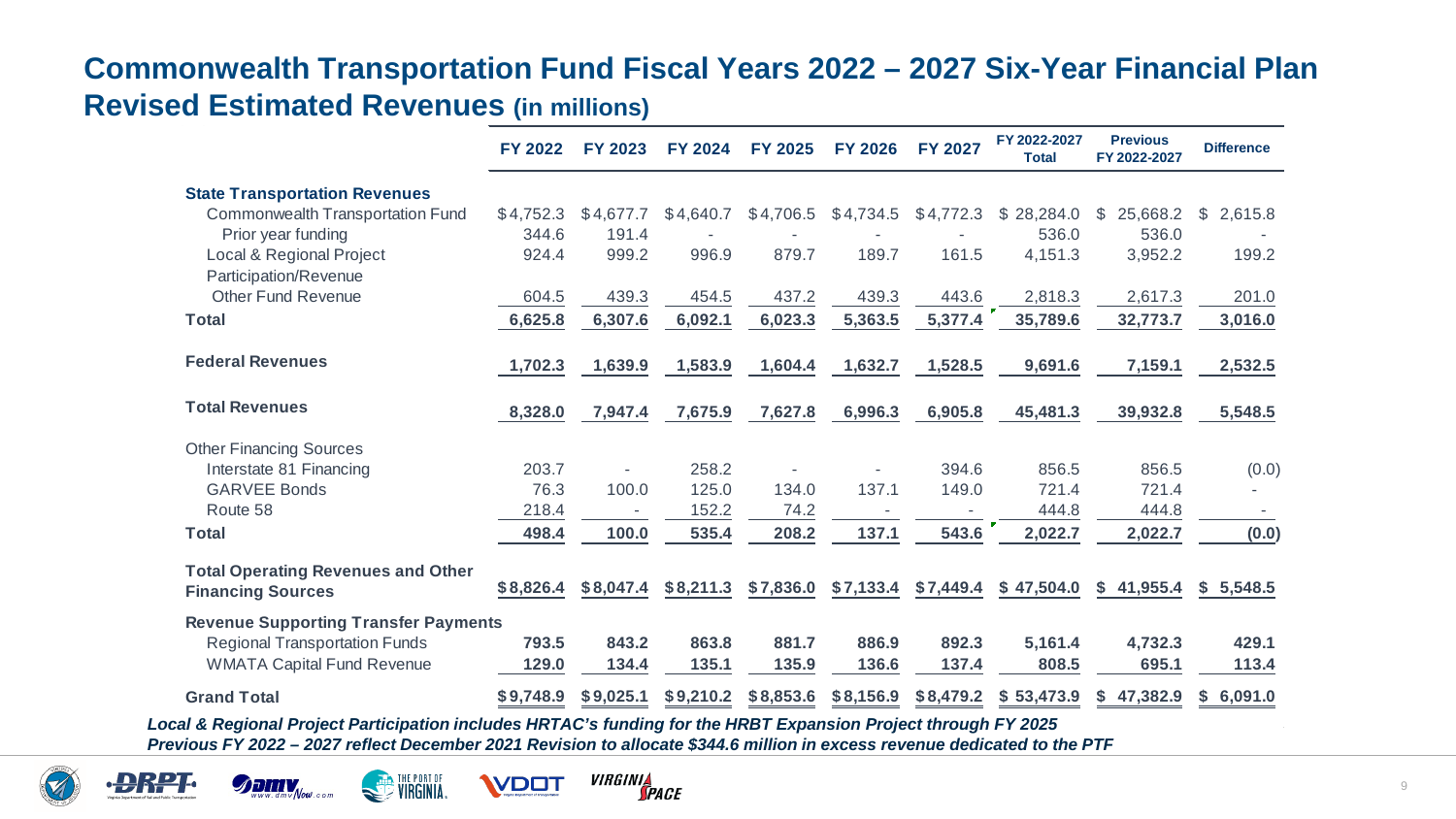#### **Commonwealth Transportation Fund Fiscal Years 2022 – 2027 Six-Year Financial Plan Revised Estimated Allocations (in millions)**

|                                                    | <b>FY 2022</b> |              | <b>FY 2023</b> |              | <b>FY 2024</b> |              | <b>FY 2025</b> |               | <b>FY 2026</b> |              | <b>FY 2027</b> |    | FY 2022-2027<br><b>Total</b> |               | <b>Previous</b><br>FY 2022-2027 |               | <b>Difference</b> |
|----------------------------------------------------|----------------|--------------|----------------|--------------|----------------|--------------|----------------|---------------|----------------|--------------|----------------|----|------------------------------|---------------|---------------------------------|---------------|-------------------|
| <b>Debt Service</b>                                | 402.7          | $\mathbb{S}$ | 429.1          | $\mathbb{S}$ | 459.7          | $\mathbb{S}$ | 459.9          | <sup>\$</sup> | 482.5          | $\mathbb{S}$ | 506.6          | \$ | 2,740.5                      | $\mathcal{L}$ | 2,713.8                         | <sup>\$</sup> | 26.6              |
| <b>Other Agencies &amp; Transfers</b>              | 60.6           |              | 51.8           |              | 52.1           |              | 53.3           |               | 53.6           |              | 54.9           |    | 326.4                        |               | 316.4                           |               | 10.0              |
| Maintenance & Operations                           | 2,234.5        |              | 2,375.7        |              | 2,407.6        |              | 2,459.7        |               | 2,512.9        |              | 2,569.5        |    | 14,560.0                     |               | 14,341.1                        |               | 218.9             |
| <b>Administration &amp; Other Programs</b>         | 550.0          |              | 514.4          |              | 525.2          |              | 534.4          |               | 530.2          |              | 546.6          |    | 3,200.8                      |               | 3,137.1                         |               | 63.7              |
| <b>Toll Programs</b>                               | 71.1           |              | 97.6           |              | 99.3           |              | 100.9          |               | 102.5          |              | 104.1          |    | 575.5                        |               | 575.5                           |               |                   |
| <b>Special Structures</b>                          | 60.0           |              | 80.0           |              | 81.3           |              | 82.9           |               | 84.7           |              | 86.7           |    | 475.6                        |               | 480.0                           |               | (4.4)             |
| <b>Public Transportation</b>                       | 799.8          |              | 726.4          |              | 605.0          |              | 593.3          |               | 602.5          |              | 596.3          |    | 3,923.3                      |               | 3,369.3                         |               | 554.1             |
| Virginia Passenger Rail Authority                  | 303.3          |              | 305.3          |              | 193.3          |              | 208.8          |               | 205.6          |              | 202.2          |    | 1,418.5                      |               | 1,203.5                         |               | 215.0             |
| <b>DRPT Rail Assistance</b>                        | 16.3           |              | 17.0           |              | 14.8           |              | 14.9           |               | 15.0           |              | 15.1           |    | 93.2                         |               | 88.2                            |               | 5.0               |
| <b>DRPT</b> Administration                         | 25.5           |              | 26.1           |              | 23.5           |              | 23.9           |               | 24.0           |              | 24.2           |    | 147.2                        |               | 122.2                           |               | 25.0              |
| Port Trust Fund                                    | 58.0           |              | 59.1           |              | 55.1           |              | 55.9           |               | 56.2           |              | 56.6           |    | 340.8                        |               | 301.9                           |               | 38.8              |
| <b>Airport Trust Fund</b>                          | 33.9           |              | 34.6           |              | 33.0           |              | 33.5           |               | 33.7           |              | 34.0           |    | 202.7                        |               | 177.1                           |               | 25.6              |
| Commonwealth Space Flight Fund                     | 53.0           |              | 23.4           |              | 21.9           |              | 22.2           |               | 22.4           |              | 22.5           |    | 165.4                        |               | 114.9                           |               | 50.5              |
| <b>Department of Motor Vehicles</b>                | 30.0           |              | 30.4           |              | 21.9           |              | 22.2           |               | 22.4           |              | 22.5           |    | 149.5                        |               | 142.8                           |               | 6.7               |
| Construction                                       | 4,082.1        |              | 3,236.9        |              | 3,578.1        |              | 3,130.6        |               | 2,345.8        |              | 2,568.1        |    | 18,941.6                     |               | 14,609.6                        |               | 4,332.0           |
| <b>Total Operating Programs</b>                    | 8,780.9        | \$           | 8,007.9        |              | 8,171.8        |              | 7,796.5        | S             | 7,093.9        | ъ            | 7,409.9        | S. | 47,261.0                     | S             | 41,693.5                        |               | 5,567.5           |
| Pass Through Programs                              |                |              |                |              |                |              |                |               |                |              |                |    |                              |               |                                 |               |                   |
| <b>WMATA Dedicated</b>                             | 154.5          |              | 153.9          |              | 154.6          |              | 155.4          |               | 156.1          |              | 156.9          |    | 931.5                        |               | 837.1                           |               | 94.4              |
| <b>Central Virginia Transportation Fund</b>        | 181.1          |              | 192.9          |              | 197.5          |              | 201.4          |               | 202.8          |              | 204.5          |    | 1,180.2                      |               | 1,293.1                         |               | (112.9)           |
| Northern Virginia Transportation Authority<br>Fund | 362.8          |              | 384.7          |              | 393.9          |              | 402.0          |               | 404.0          |              | 405.7          |    | 2,353.1                      |               | 2,044.9                         |               | 308.2             |
| Hampton Roads Regional Transit Fund                | 39.4           |              | 39.9           |              | 40.5           |              | 41.1           |               | 41.2           |              | 41.2           |    | 243.3                        |               | 198.3                           |               | 45.0              |
| <b>Hampton Roads Transportation Fund</b>           | 230.2          |              | 245.7          |              | 251.9          |              | 257.2          |               | 258.9          |              | 260.9          |    | 1,504.8                      |               | 1,316.0                         |               | 188.8             |
| <b>Subtotal</b>                                    | 968.0          |              | 1,017.1        |              | 1,038.4        |              | 1,057.1        |               | 1,063.0        |              | 1,069.2        |    | 6,212.9                      |               | 5,689.4                         |               | 523.5             |
| <b>Total</b>                                       | 9,748.9        |              | 9,025.1        |              | 9,210.2        | S            | 8,853.6        |               | 8,156.9        |              | 8,479.2        | S. | 53,473.9                     | S             | 47,382.9                        |               | 6,091.0           |





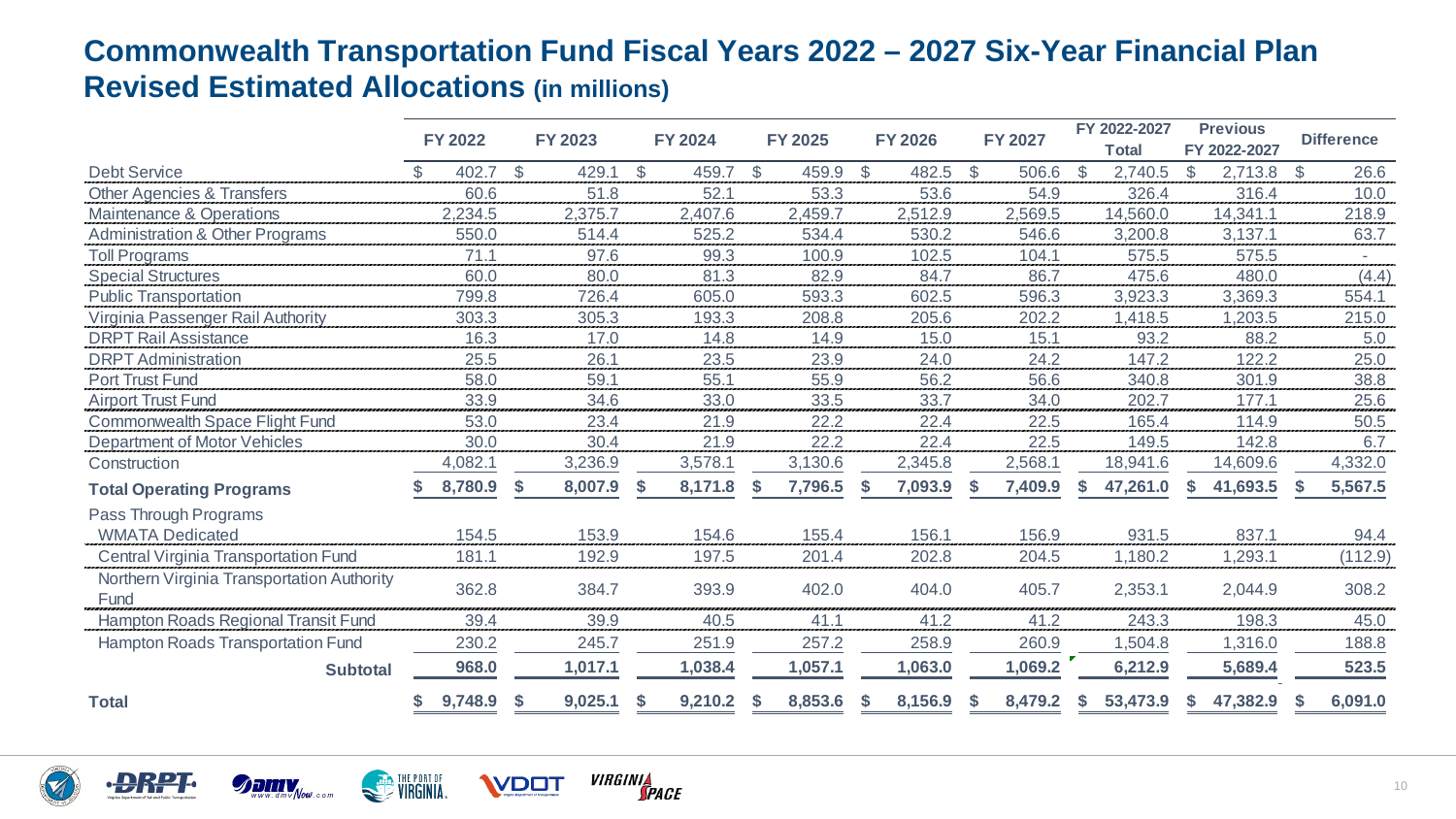# **Budget Bill Proposals for General Assembly Consideration**

- **Includes recommendations for \$115.8 million from FY 2021 GF Surplus, committed by** *Code of Virginia* **to CTF. Requires appropriation by General Assembly (FY 2022)**
- **Recommendations for advancing Revenue Sharing allocations planned for in FY 2025/2026 into Fiscal Years 2022-2024.**
- **Additional funding for multi-use trails (FY 2023)**

**FY 2022 Actions are reflected in recommended budget, contingent upon General Assembly & Governor approval.**

*VIRGINIA*<br>Space



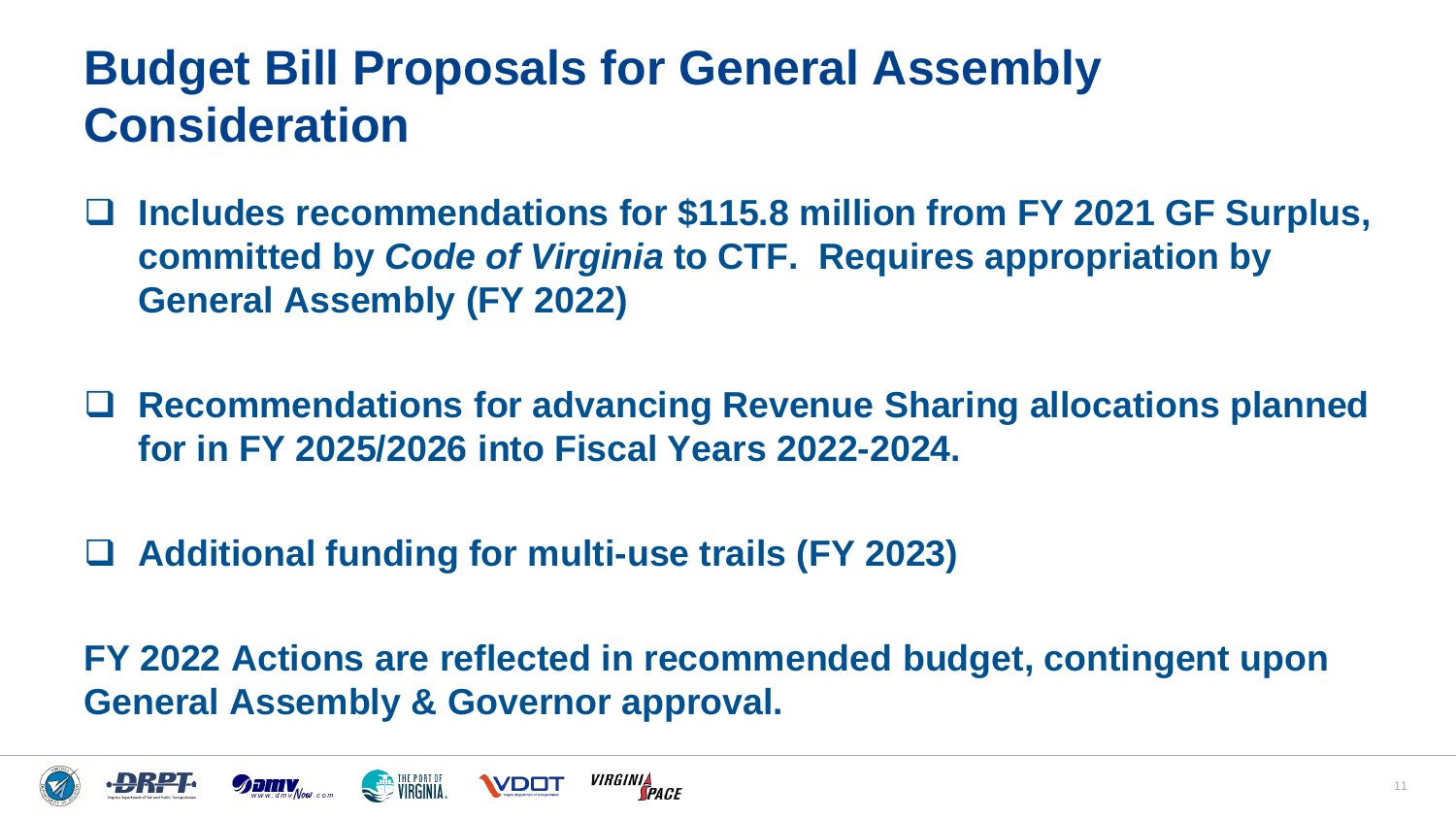### **2022 Transportation Initiative**

**General Fund dollars in Governor Northam's Budget Proposals 2020-2022 Biennium - Caboose Bill - FY 2022**

- **\$115.8 million from FY 2021 GF Surplus, committed by** *Code of Virginia* **to CTF. Requires appropriation by General Assembly**
	- **\$30.0 million for Mid-Atlantic Regional Spaceport**
	- **\$25.8 million for regional multi-use trails**
	- **\$20.0 million for Air Terminal Interchange at-grade intersection project (supporting VDOT's land lease with the U.S. Navy)**
	- **\$20.0 million for I-64 – Between Exits 205 and 234**
	- **\$10.0 million for restoration to Transportation Partnership Opportunity Fund**
	- **\$10.0 million for wildlife habitat impacted by transportation projects**

**2022-2024 Biennium - Introduced Budget Bill**

 **\$207.2 million for VDOT Construction Fund to support planning, development, and construction of multi-use trails, including Fall Line Trail, Shenandoah Valley Rail-Trail, and the Eastern Shore Rail Trail**

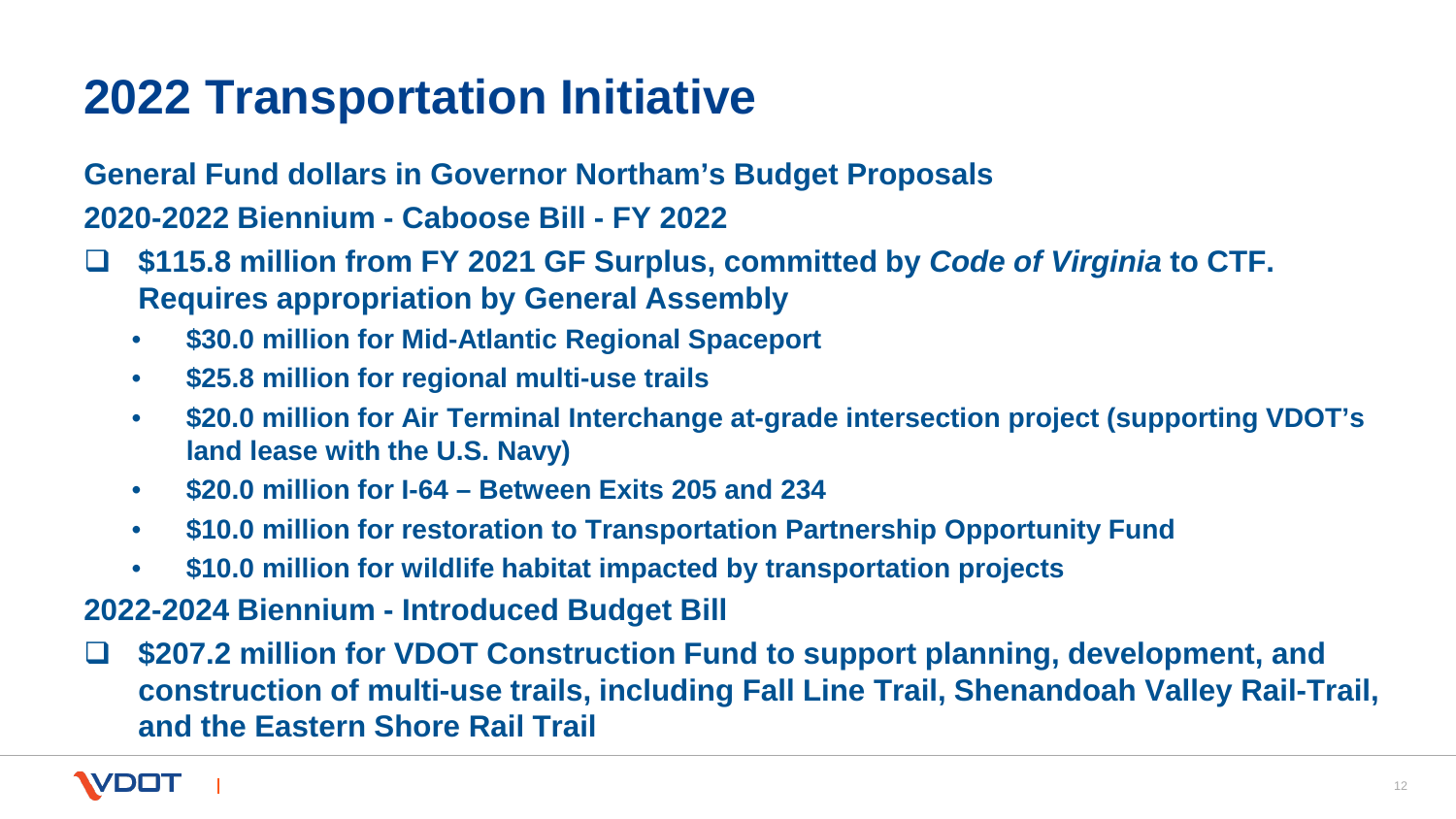# **Revenue Sharing – State Share**

#### **Current assumptions adopted in December 2020**

| (in millions)                     | 2021                                                                                        | 2022    | 2023    | 2024    | 2025                                                | 2026    |
|-----------------------------------|---------------------------------------------------------------------------------------------|---------|---------|---------|-----------------------------------------------------|---------|
| <b>Revenue Sharing Allocation</b> | \$99.6                                                                                      | \$110.1 | \$127.3 | \$108.1 | \$100.0                                             | \$100.0 |
|                                   | Scheduled allocation for previously allocated<br>Revenue Sharing Projects (\$445.1 million) |         |         |         | Allocation for new/last round<br>of Revenue Sharing |         |

#### **Recommended allocations for consideration**

| (in millions)                                                                                                                      | 2021   | 2022    | 2023    | 2024    | 2025    | 2026    |
|------------------------------------------------------------------------------------------------------------------------------------|--------|---------|---------|---------|---------|---------|
| <b>Revenue Sharing Allocation for Previously</b><br>allocated Revenue Sharing Projects (\$445.1<br>million)                        | \$99.6 | \$110.1 | \$127.3 | \$108.1 |         |         |
| <b>Advance allocation of Revenue Sharing</b><br>provided in FY 2025/2026 previously<br>$($200$ million)*                           |        | \$30.0  | \$70.0  | \$100.0 |         |         |
| Revenue Sharing to be allocated in<br>upcoming SYIP Update (Years 3 and 4,<br>rather than 5 and 6 of the SYIP)<br>$($200$ million) |        |         |         |         | \$100.0 | \$100.0 |
| <b>TOTAL</b>                                                                                                                       | \$99.6 | \$140.1 | \$197.3 | \$208.1 | \$100.0 | \$100.0 |



*\*Requires General Assembly approval via the Appropriation Act. Included in recommended budget assumptions pending approval*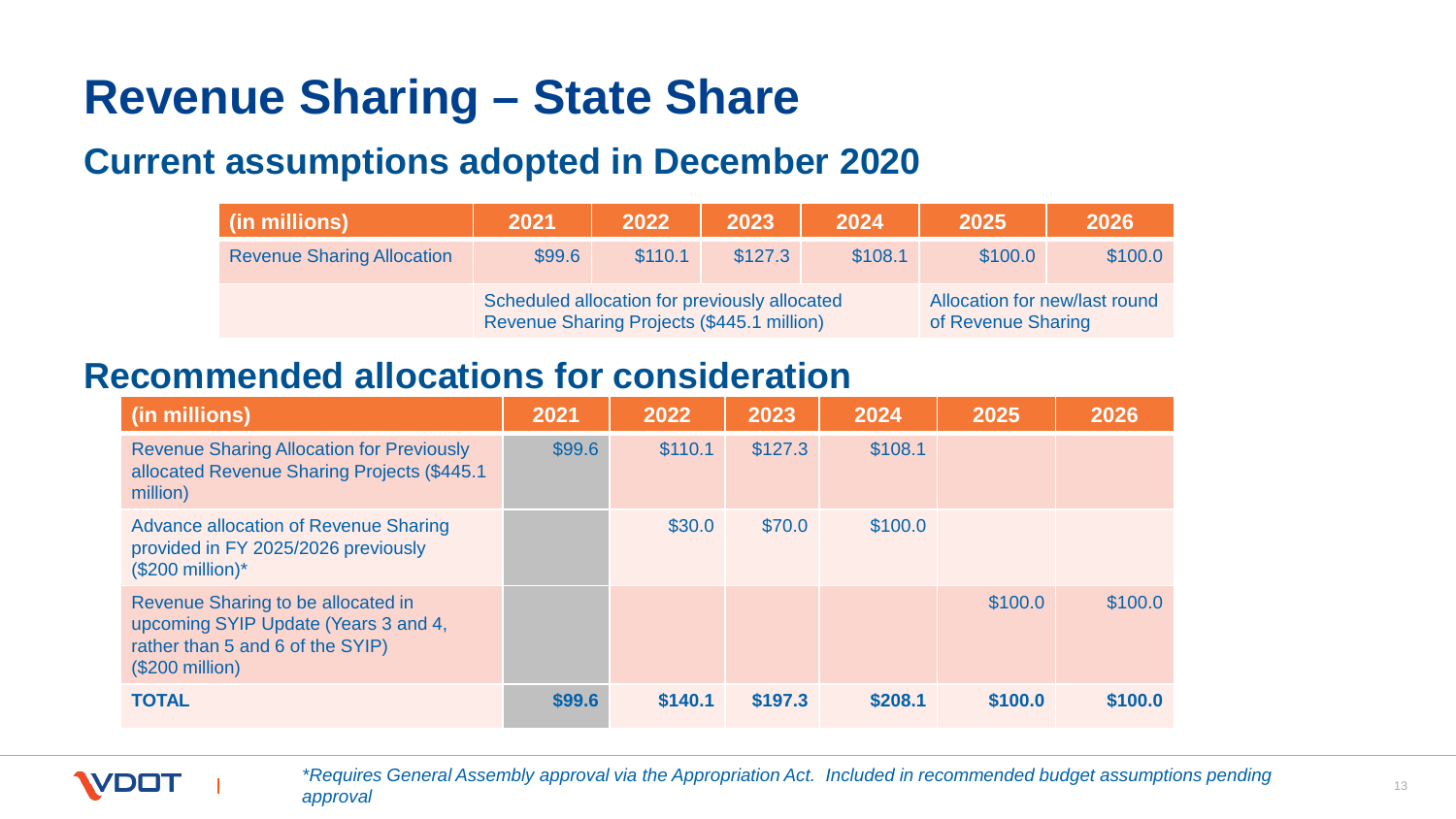#### **Planned Omnibus Investments**

*Directed allocations for remaining funding in FYs 2021 – 2023 to phase in commitments anticipated from omnibus legislation – Planned investments updated to pre-COVID funding levels*

| (in millions)                                                | <b>FY 2022</b>  |                    | <b>FY 2023</b>  |                    | (in millions)              |                 | <b>FY 2022</b>     |                 | <b>FY 2023</b>     |
|--------------------------------------------------------------|-----------------|--------------------|-----------------|--------------------|----------------------------|-----------------|--------------------|-----------------|--------------------|
|                                                              | <b>Previous</b> | <b>Recommended</b> | <b>Previous</b> | <b>Recommended</b> |                            | <b>Previous</b> | <b>Recommended</b> | <b>Previous</b> | <b>Recommended</b> |
| <b>Special Structures*</b>                                   | \$60.0\$        | \$60.0\$           | \$80.0          | \$80.0             | <b>PRIIA Match</b>         | \$50.0          | \$50.0             | \$50.0          | \$50.0             |
| <b>Virginia Highway Safety</b><br><b>Improvement Program</b> | 15.0            | 25.0               | 12.5            | 25.0               | <b>Operating</b>           | 4.0             | 15.0               | 12.5            | 15.0               |
| <b>District Grant Program</b>                                | 7.5             | 17.5               | 7.5             | 17.5               | <b>WMATA</b>               | 6.0             | 15.0               | 12.1            | 15.0               |
| <b>High Priority Projects</b>                                | 7.5             | 17.5               | 7.5             | 17.5               | <b>Ridership Incentive</b> | 10.0            | 20.0               | 15.0            | 20.0               |
| Program                                                      |                 |                    |                 |                    | Rail**                     | 44.5            | 24.4               | 27.5            | 32.7               |
| <b>Ports</b>                                                 | 2.5             | 4.0                | 3.0             | 4.0                | <b>Capital</b>             | 12.2            | 20.0               | 12.5            | 20.0               |
| <b>Aviation</b>                                              | 0.8             | 1.5                | 1.0             | 1.5                | <b>DMV</b>                 | 5.8             | 8.5                | 7.5             | 8.5                |
| <b>Space</b>                                                 | 0.8             | 1.5                | 1.0             | 1.5                |                            |                 |                    |                 |                    |

**\* Special Structures amount in FY 2023 prescribed by the** *Code of Virginia* §*33.2-1524, C.*

**\*\* Dedication to Rail was increased previously due to revenue conditions. The Rail component of TTF distribution rebounds to provide for Pre-COVID expectations in FY 2022.**







*VIRGINIA* **VDOT TPACE**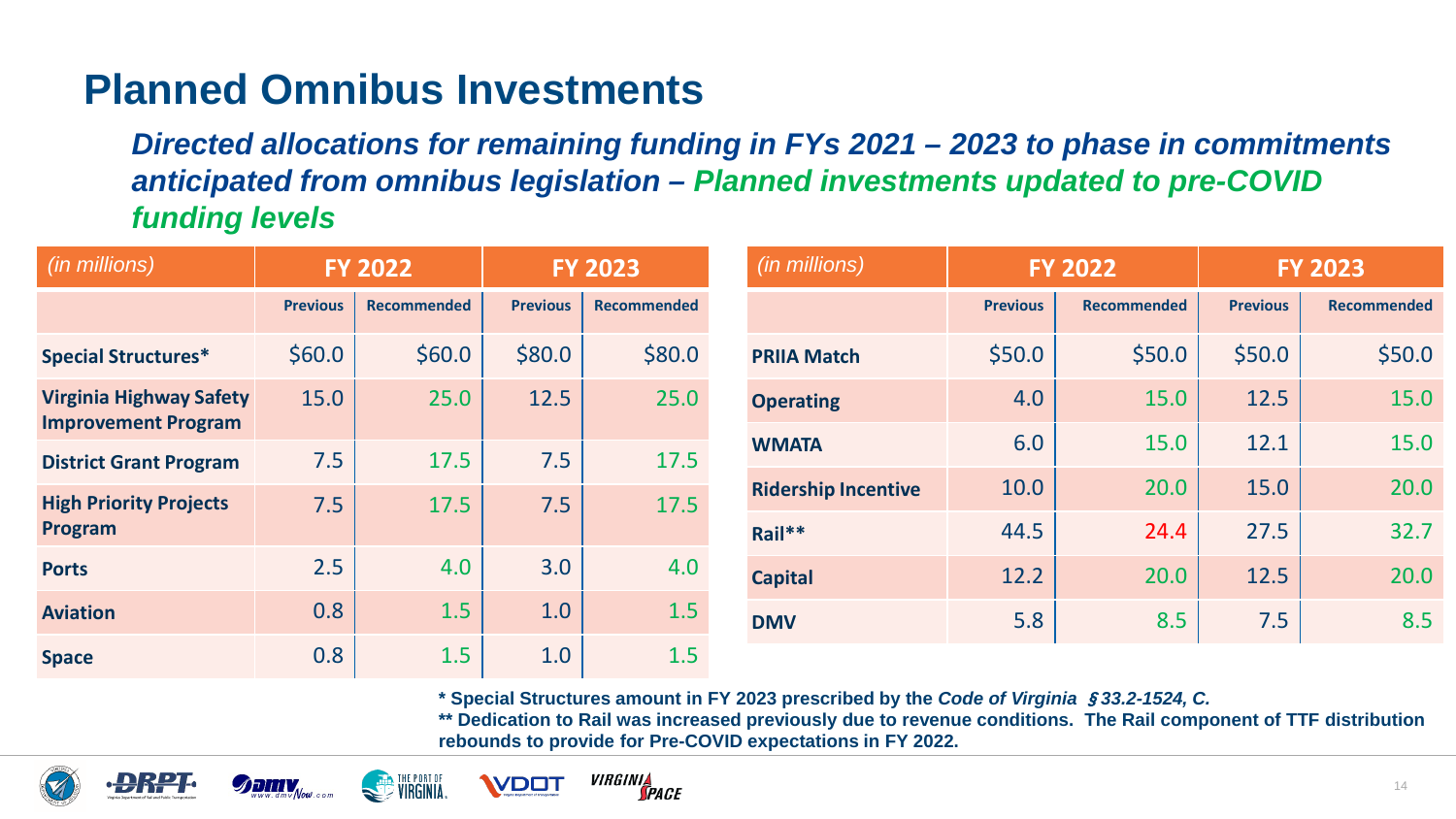# **Commonwealth Transportation Fund Revised FY 2022 Recommended Budget**

#### **Revised CTF Revenues total \$9.75 billion**

**In comparison, total operating revenues of \$8.8 billion are 14.8 percent greater than the FY 2022 Revised Budget of \$7.7 billion (December 2021)**

| <b>Revenue</b>                                            |     | <b>Total</b>    |
|-----------------------------------------------------------|-----|-----------------|
|                                                           |     | <b>Estimate</b> |
| <b>Commonwealth Transportation Fund</b>                   | \$. | 4,752.3         |
| Other Revenue to the Highway Maintenance and              |     |                 |
| <b>Operating Fund</b>                                     |     | 55.5            |
| Other Revenue to the Transportation Trust Fund            |     | 1,112.6         |
| <b>Federal Fund</b>                                       |     | 1,702.3         |
| <b>Priority Transportation Fund</b>                       |     | 356.7           |
| Interstate 81 Corridor Improvement Fund & Financing       |     | 279.2           |
| <b>Fuel Tax Revenue for Highway Construction District</b> |     |                 |
| <b>Grant Program</b>                                      |     | 100.3           |
| <b>General Fund</b>                                       |     | 170.8           |
| <b>Bonds</b>                                              |     | 294.7           |
| <b>Total Operating Revenues</b>                           | \$  | 8,824.3         |
| <b>Pass Through Revenues</b>                              |     |                 |
| <b>WMATA Capital Fund</b>                                 |     | 131.1           |
| <b>Central Virginia Transportation Fund</b>               |     | 181.1           |
| Northern Virginia Transportation Authority Fund           |     | 342.8           |
| Hampton Roads Transportation Fund                         |     | 230.2           |
| Hampton Roads Regional Transit Fund                       |     | 39.4            |
| <b>Subtotal</b>                                           | \$  | 924.6           |
| <b>Total</b>                                              | \$  | 9,748.9         |









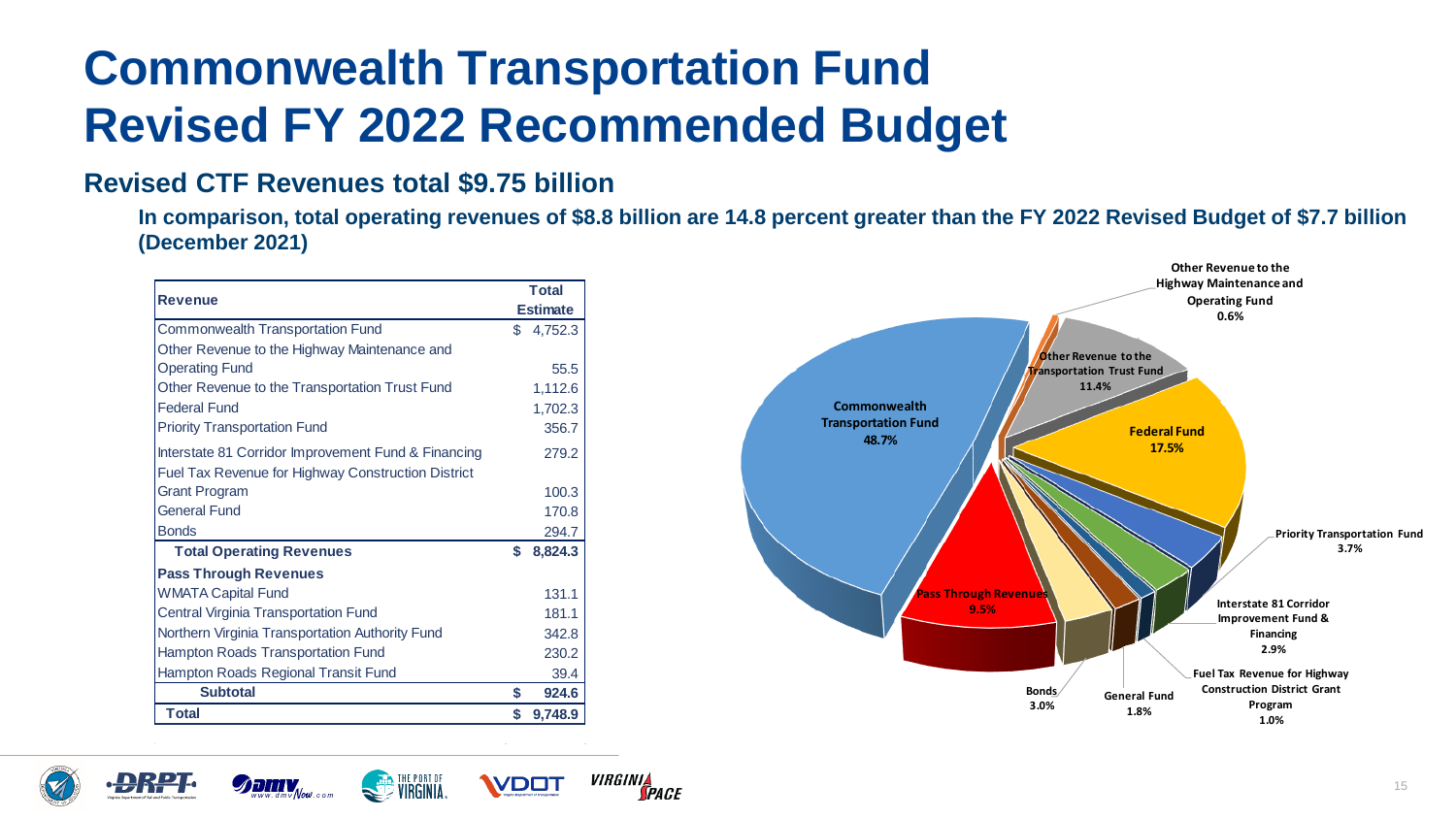# **Revised FY 2022 Recommended Allocations**

- Highway Maintenance, including VDOT maintained and Locality Maintained, represents 23 percent of budget
- Highway Construction represents 42 percent of the total with support of regional / local funding
- Funding for Rail and Public Transportation is 12 percent of budget









**VDOT**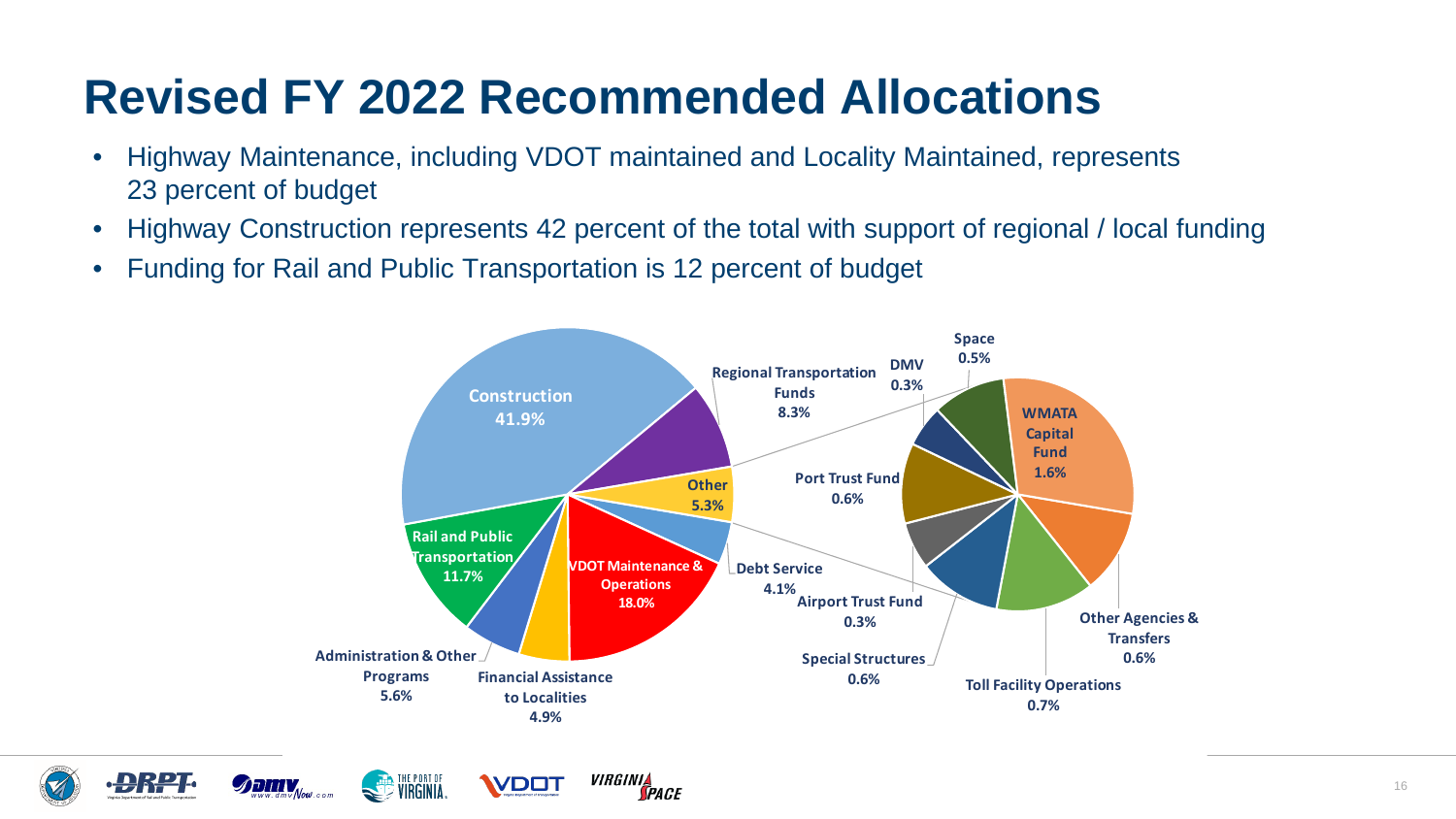# **DRPT Revised FY 2022 – Recommended Use of additional funds**

| <b>Commonwealth Mass Transit Fund - in accordance</b><br>with Section 33.2-1526.1 of the Code of Virginia | <b>Amount</b> |
|-----------------------------------------------------------------------------------------------------------|---------------|
| <b>Transit Operating</b>                                                                                  | \$56,772,890  |
| <b>Transit Capital</b>                                                                                    | 26,271,570    |
| <b>Northern Virginia Transportation Commission (WMATA)</b>                                                | 87,995,148    |
| <b>Transit Ridership Incentive Program</b>                                                                | 10,000,000    |
| <b>Special Programs</b>                                                                                   | 4,429,634     |
| <b>TOTAL</b>                                                                                              | \$185,469,242 |

| <b>Commonwealth Rail Fund - in accordance with</b><br>Section 33.2-1526.4 of the Code of Virginia | <b>Amount</b> |
|---------------------------------------------------------------------------------------------------|---------------|
| <b>DRPT Rail Programs</b>                                                                         | \$2,712,475   |







**VDOT**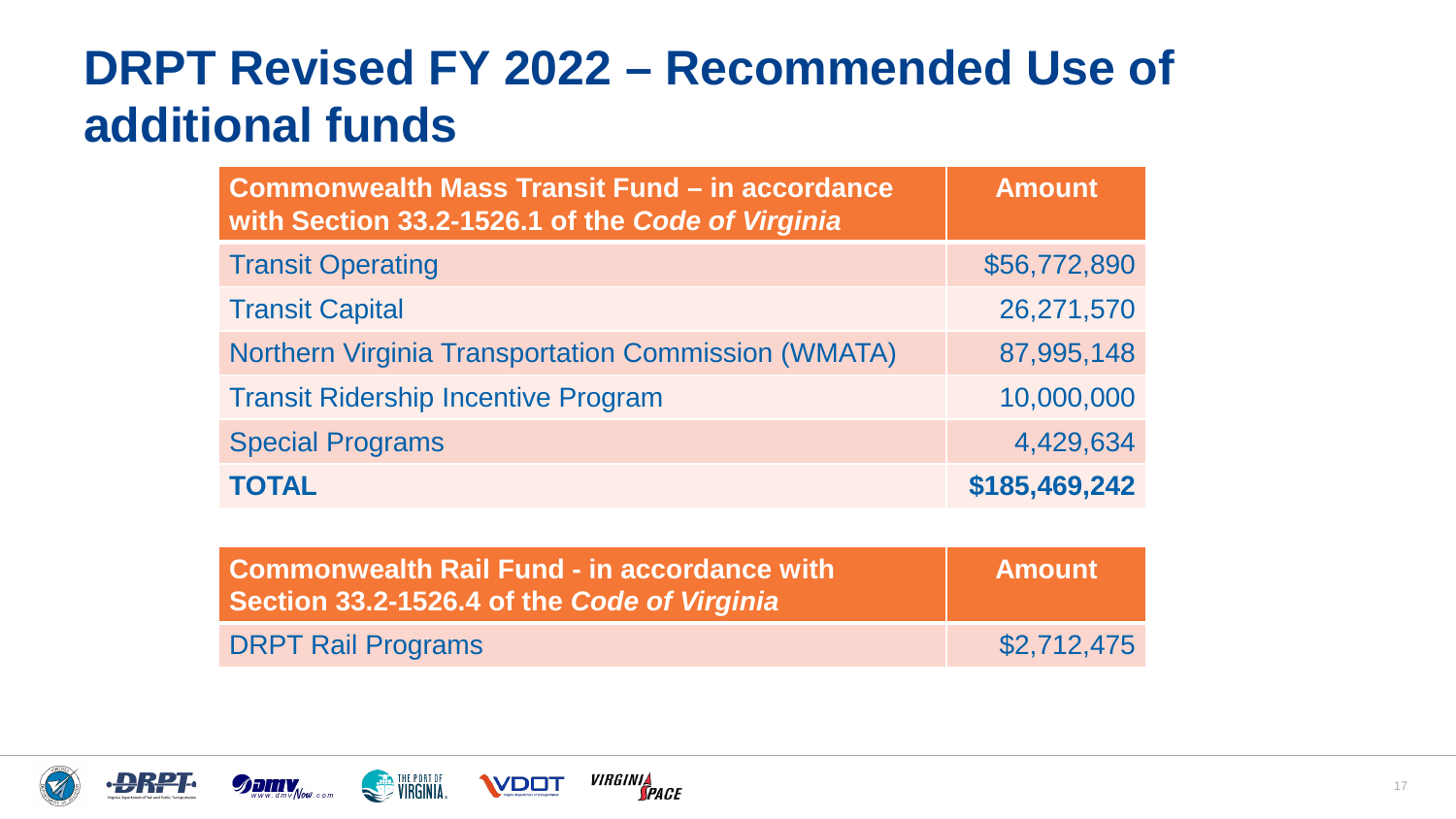# **Revised FY 2022 VDOT Budget Highlights**

#### **Recommended budget totals \$7.7 billion net of regional programs; grand total of \$8.5 billion**

#### **Highway Maintenance and Operating Fund (HMOF) Deficit (Crossover)**

- Since FY 2002, the construction fund has provided support for the budgetary needs of the Highway Maintenance and Operating Fund (HMOF).
- With the updated revenue assumptions for the current year, this transfer will reverse direction. HMOF will provide \$57.5 million to the Construction Fund, representing revenue in excess of budgetary allocations needed.
- With current assumptions, the budgeted transfer will revert back to Construction Fund to HMOF in FY 2023. (Current estimate of \$49.9 million)

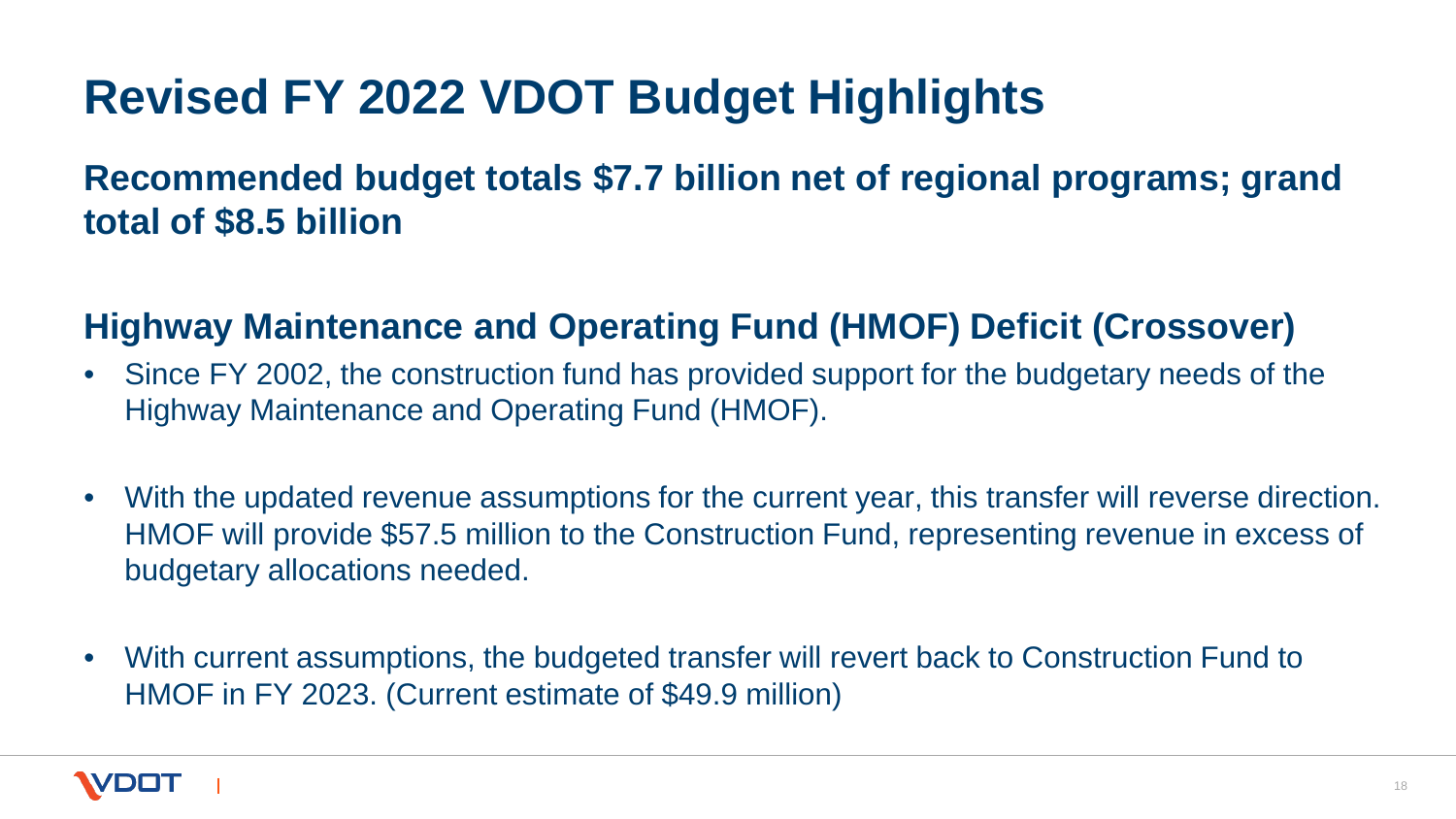### **Revised FY 2022 VDOT Recommended Allocations**

|                                                                 |                     |                |                      | (in millions)   |                      |                 |
|-----------------------------------------------------------------|---------------------|----------------|----------------------|-----------------|----------------------|-----------------|
|                                                                 |                     |                |                      | <b>Proposed</b> |                      |                 |
|                                                                 |                     | <b>Revised</b> |                      | <b>Revised</b>  |                      | <b>Increase</b> |
|                                                                 |                     | <b>FY 2022</b> |                      | <b>FY 2022</b>  |                      | (Decrease)      |
| <b>VDOT Programs</b>                                            |                     |                |                      |                 |                      |                 |
| Environmental Monitoring and Evaluation (514)                   | $\zeta$             | 44.0           | S.                   | 44.0            | $\zeta$              |                 |
| Ground Transportation Planning and Research (602)               |                     | 91.1           |                      | 95.6            |                      | 4.5             |
| Highway Construction Programs (603)                             |                     | 3,275.2        |                      | 4,111.3         |                      | 836.1           |
| Highway System Maintenance (604)                                |                     | 1,756.6        |                      | 1,756.6         |                      |                 |
| Commonwealth Toll Facilities (606)                              |                     | 71.1           |                      | 71.1            |                      |                 |
| Financial Assistance to Localities (607)                        |                     |                |                      |                 |                      |                 |
| <b>VDOT Programs</b>                                            |                     | 492.8          |                      | 495.4           |                      | 2.6             |
| <b>Regional Programs</b>                                        |                     | 765.5          |                      | 834.5           |                      | 69.0            |
| Non-Toll Supported Transportation Debt Service (612)            |                     | 387.4          |                      | 382.9           |                      | (4.6)           |
| Special Structures (614)                                        |                     | 60.0           |                      | 60.0            |                      |                 |
| Administrative and Support Services (699)                       |                     | 302.7          |                      | 302.7           |                      |                 |
| <b>VDOT Capital Outlay (998)</b>                                |                     | 60.0           |                      | 60.0            |                      |                 |
| <b>Total VDOT Programs</b>                                      | $\mathsf{\dot{S}}$  | 7,306.5        | $\mathsf{\dot{S}}$   | 8,214.0         | $\boldsymbol{\zeta}$ | 907.6           |
| <b>Support to Other State Agencies</b>                          |                     | 50.6           |                      | 60.6            |                      | 10.0            |
| Support to DRPT Programs & Virginia Passenger Rail<br>Authority |                     | 216.4          |                      | 201.9           |                      | (14.5)          |
| <b>TOTAL</b>                                                    | $\ddot{\bm{\zeta}}$ | 7,573.5        | $\boldsymbol{\zeta}$ | 8,476.6         | $\varsigma$          | 903.1           |
| <b>TOTAL OPERATING BUDGET (Net Regional Programs)</b>           | $\mathsf{S}$        | 6,808.0        | \$                   | 7,642.1         | $\varsigma$          | 834.1           |
|                                                                 |                     |                |                      |                 |                      |                 |

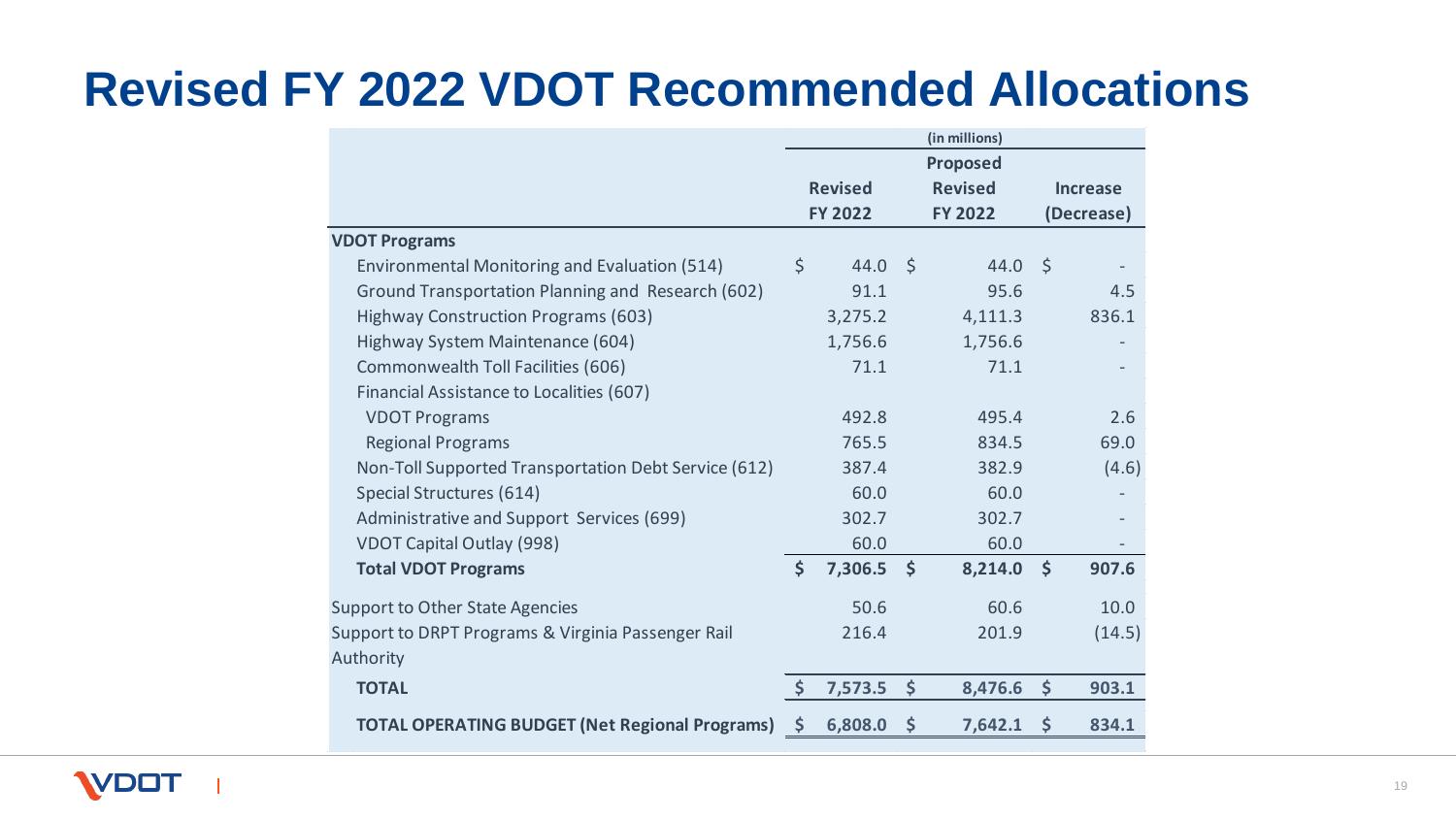

### **REVISED FY 2022 – 2027 SIX-YEAR IMPROVEMENT PROGRAM**

Kimberly Pryor, Infrastructure Investment Director January 11, 2022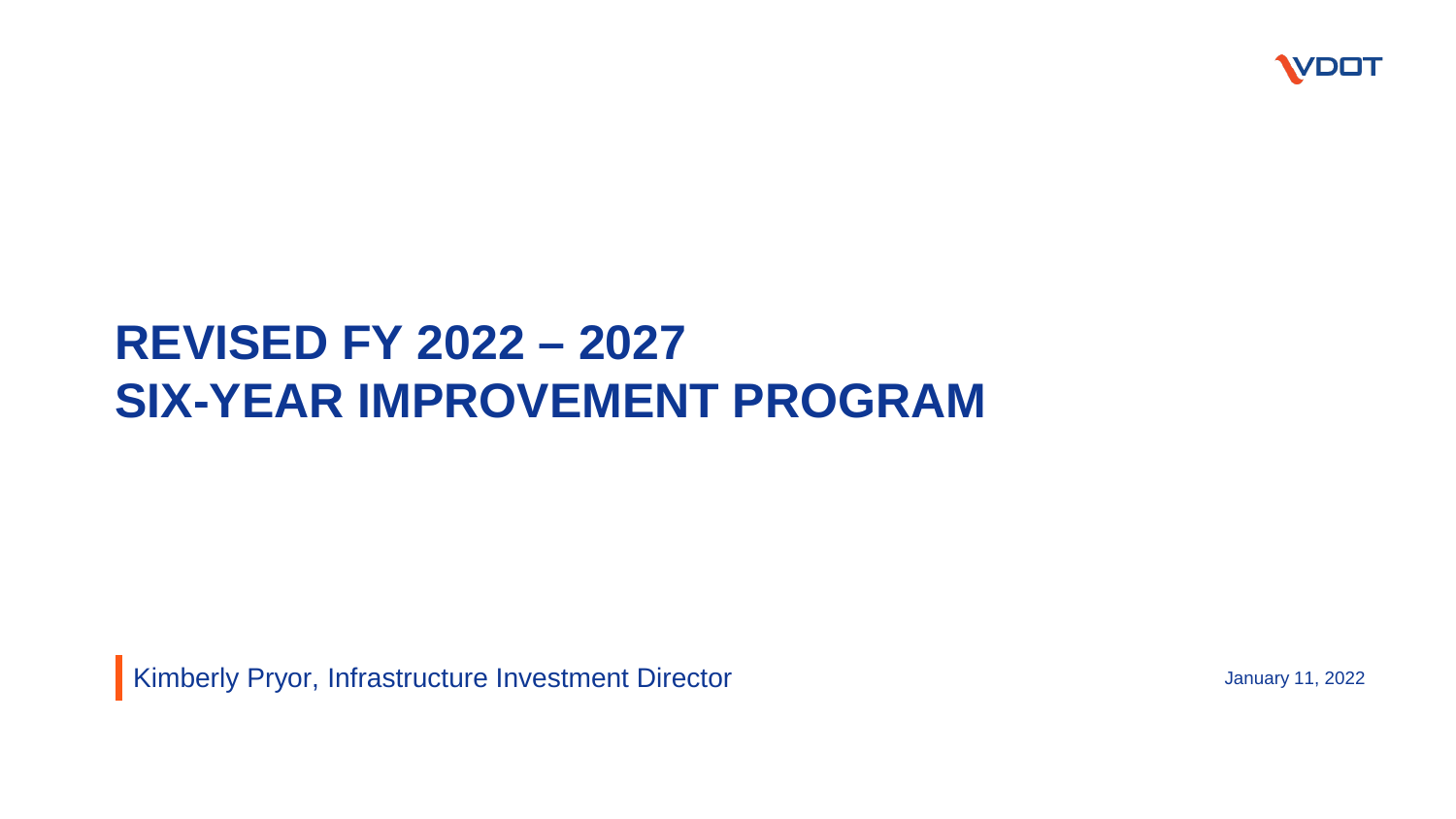## **Revised FY 2022-2027 SYIP**

|                                         | Final<br>FY 2022-2027 | <b>Revised</b><br>FY 2022-2027 | Change |
|-----------------------------------------|-----------------------|--------------------------------|--------|
| <b>Highway Construction</b><br>Program* | \$17.2 billion        | \$22.1 billion \$4.9 billion   |        |

\*Excludes debt service.

- Revised Highway Construction Program (FY 2022 2027) \$22.1 billion
	- Additionally includes \$1 billion in debt service
	- Provides funding to more than 3,700 projects
	- Current program includes \$4.4 billion to be provided by others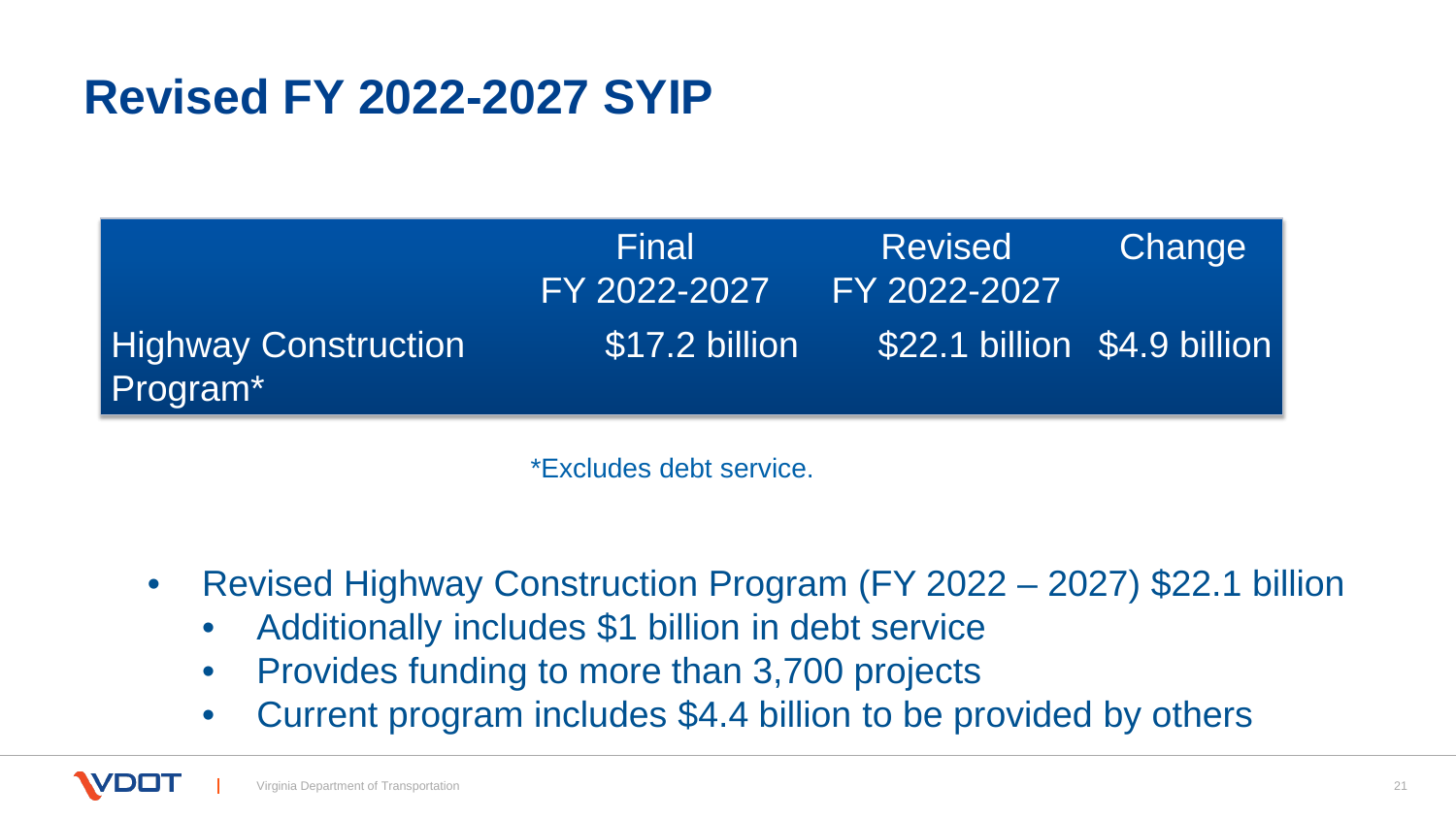# **Highlights – Impact to Major Programs**

| <b>Program</b>                                                                                  | <b>Update Cycle</b> | FY2022-2027<br><b>Increase</b> |
|-------------------------------------------------------------------------------------------------|---------------------|--------------------------------|
| <b>State of Good Repair Program (SGR)</b>                                                       | Annual              | \$661.2M                       |
| <b>Regional Surface Transportation Program</b><br>(RSTP)                                        | Annual              | \$137.5M                       |
| <b>Congestion Mitigation Air Quality (CMAQ)</b>                                                 | <b>Annual</b>       | \$37.5M                        |
| <b>Unpaved Roads</b> (adjustment for up to \$25M per year)                                      | Annual              | \$15.0M                        |
| <b>Innovation and Technology Transportation</b><br>(ITTF) (adjustment for up to \$25M per year) | Annual              | \$15.0M                        |
| <b>Construction District Grant (DGP) -</b><br>including Supplemental Fuel Tax Revenue           | Even fiscal years   | \$376.0M                       |
| <b>High Priority Projects (HPP)</b>                                                             | Even fiscal years   | \$377.3M                       |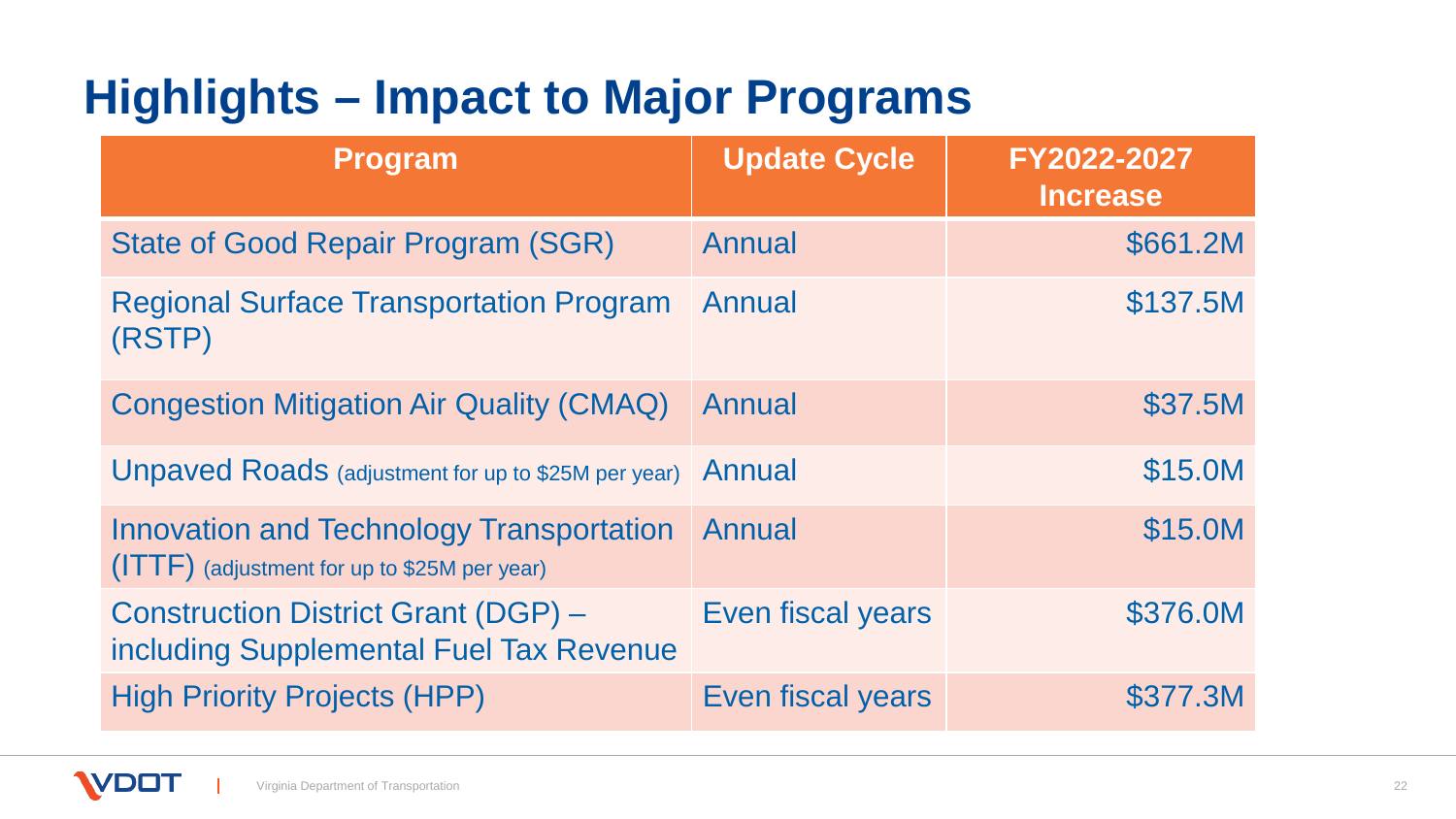# **Highlights – Impact to Major Programs**

| <b>Program</b>                                                                                    | <b>Update Cycle</b>     | FY2022-2027<br><b>Increase</b> |
|---------------------------------------------------------------------------------------------------|-------------------------|--------------------------------|
| <b>Interstate Operations and Enhancement Program</b><br>(IOEP) – included I-81 Regional Fuels Tax | <b>TBD</b>              | \$543.3M                       |
| Virginia Highway Safety Improvement Program<br>(VHSIP)                                            | <b>Annually</b>         | \$309.4M                       |
| <b>Special Structures</b>                                                                         | <b>Annually</b>         | (\$4.4M)                       |
| <b>Revenue Sharing (state match only)</b>                                                         | <b>Odd fiscal years</b> | \$200.0M                       |
| <b>Transportation Alternatives (TAP)</b>                                                          | Odd fiscal years        | \$80.4M                        |

- A portion of I-81 allocations are programmed to complete allocations on two existing projects
- Additional allocations for remaining programs are programmed to balance entry accounts for allocation in the next upcoming solicitation cycle for each program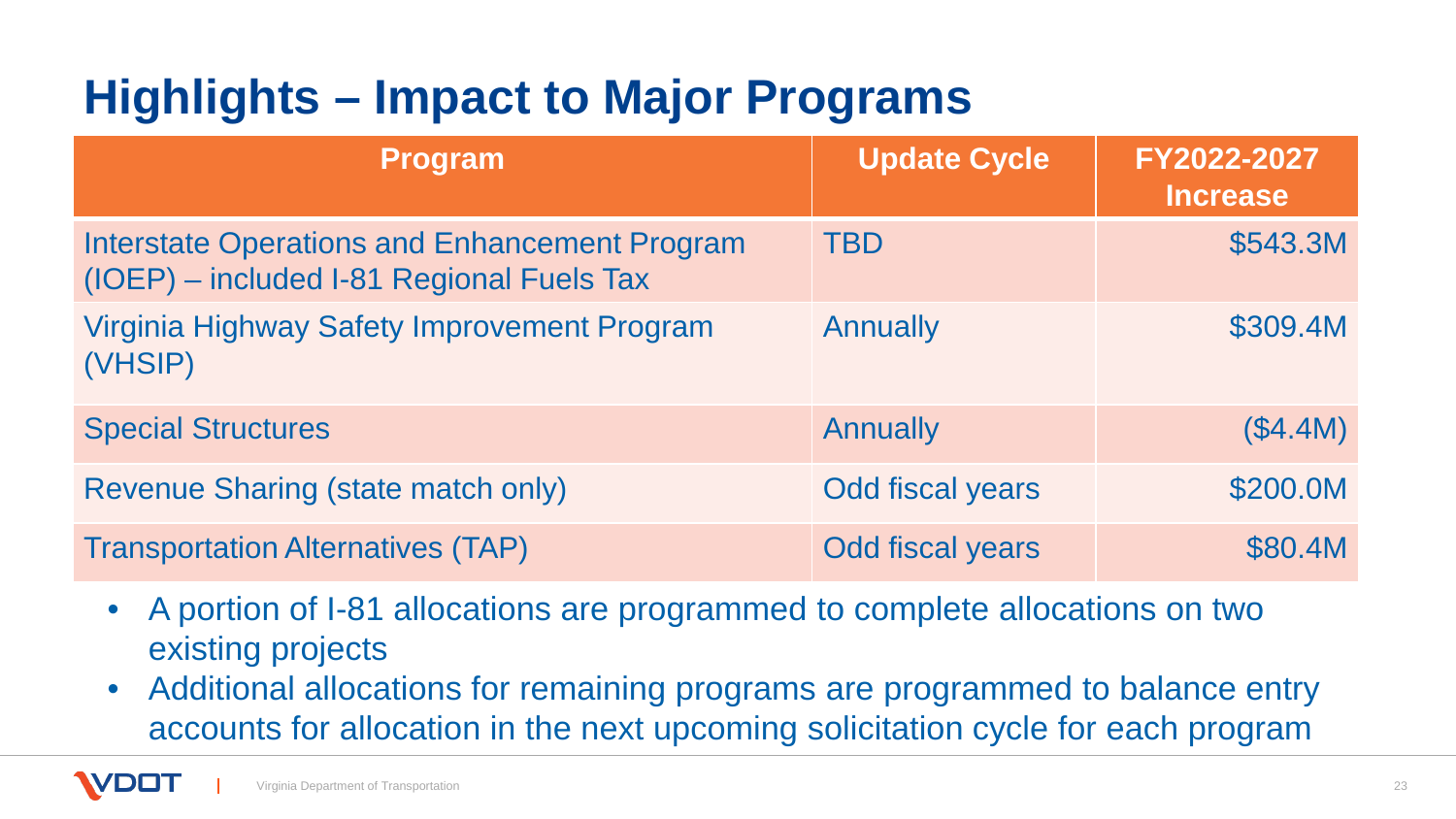# **Highlights – New Programs**

| <b>Program</b>                               | <b>FY2022-2027 Total</b> |
|----------------------------------------------|--------------------------|
| <b>Carbon Reduction Program</b>              | \$241.9M                 |
| <b>PROTECT Program</b>                       | \$285.5M                 |
| <b>Vulnerable Road Users</b>                 | \$92.9M                  |
| <b>Bridge Rehabilitation and Replacement</b> | \$536.8M                 |
| <b>Electric Vehicle Charging</b>             | \$106.4M                 |

• FY 2022 Bridge allocations are programmed to projects. Allocations for all other new programs are programmed to balance entry accounts pending development of required plans/policies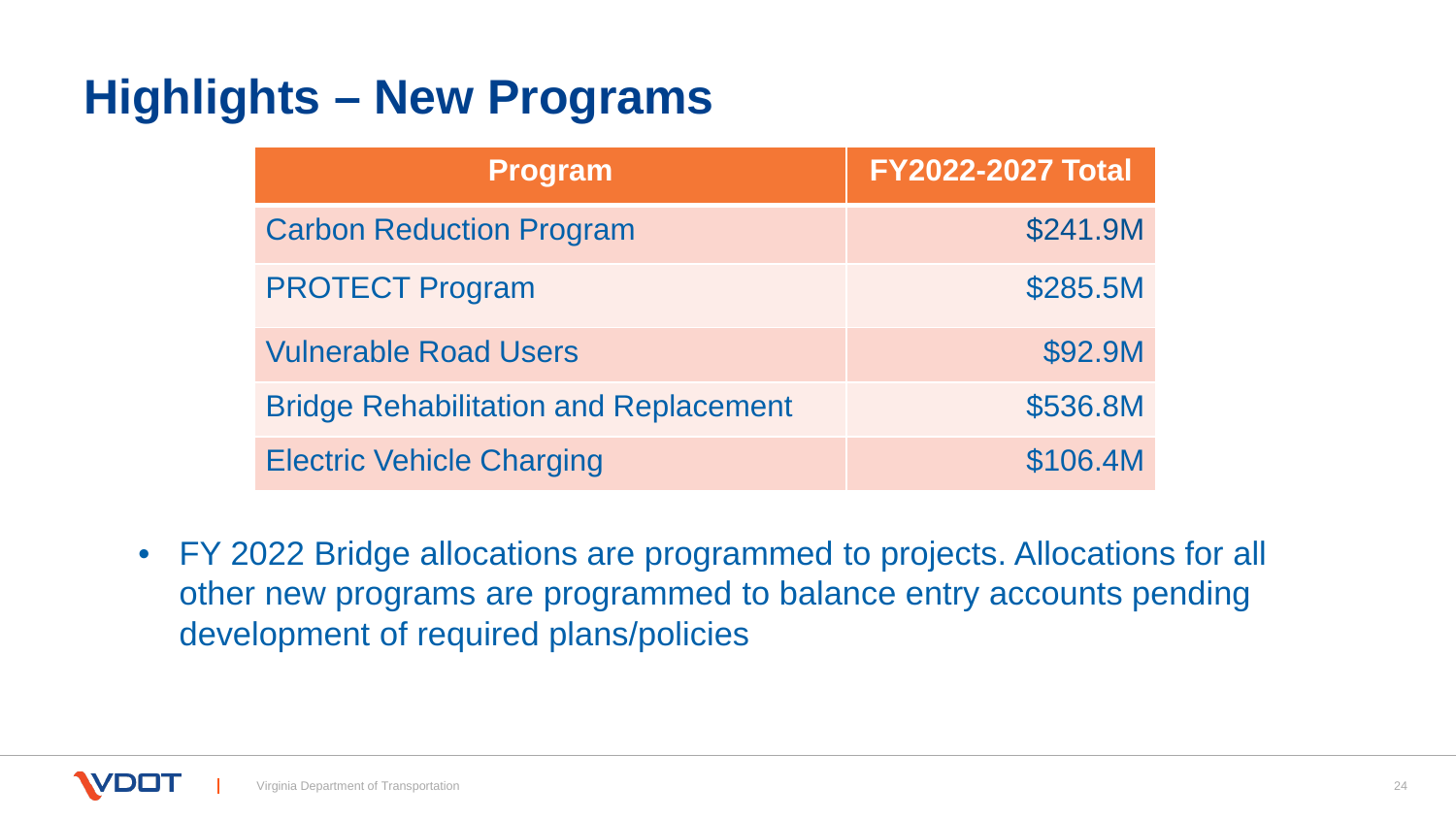### **Next Steps**

- Adoption of Revised FY 2022-2027 Six-Year Improvement Program in **January**
- Advance new Bridge projects
- Review additional funding to determine appropriate project acceleration
- Deploy increased allocations in major programs in the next upcoming solicitation cycle for each program
- Develop required plans/policies for new programs
- Future adjustments to Revenue Sharing projects if approved by General Assembly
- Future adjustments using General Fund surplus, if applicable and approved by General Assembly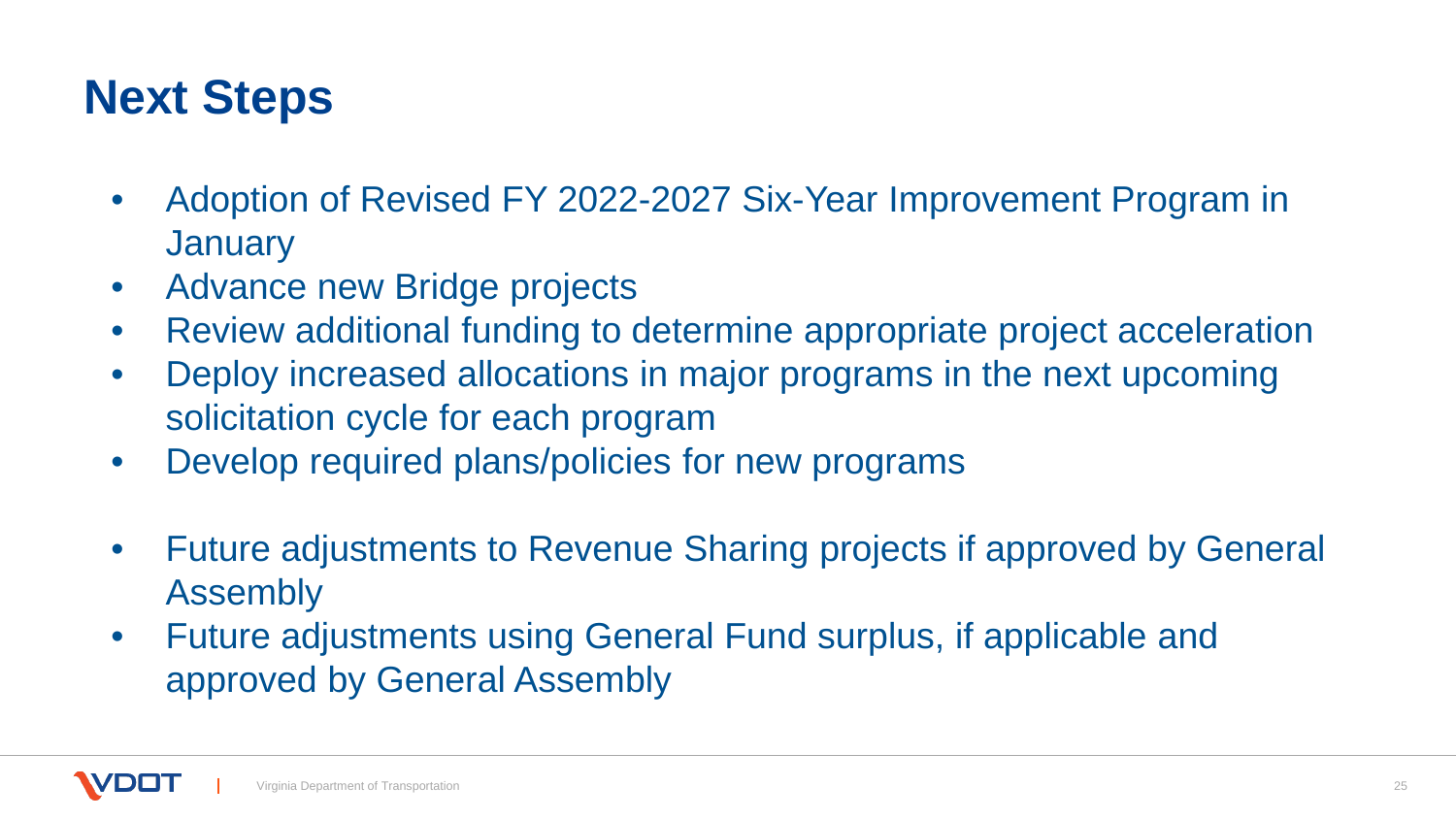

#### **FY 2023 – 2028 OUTLOOK**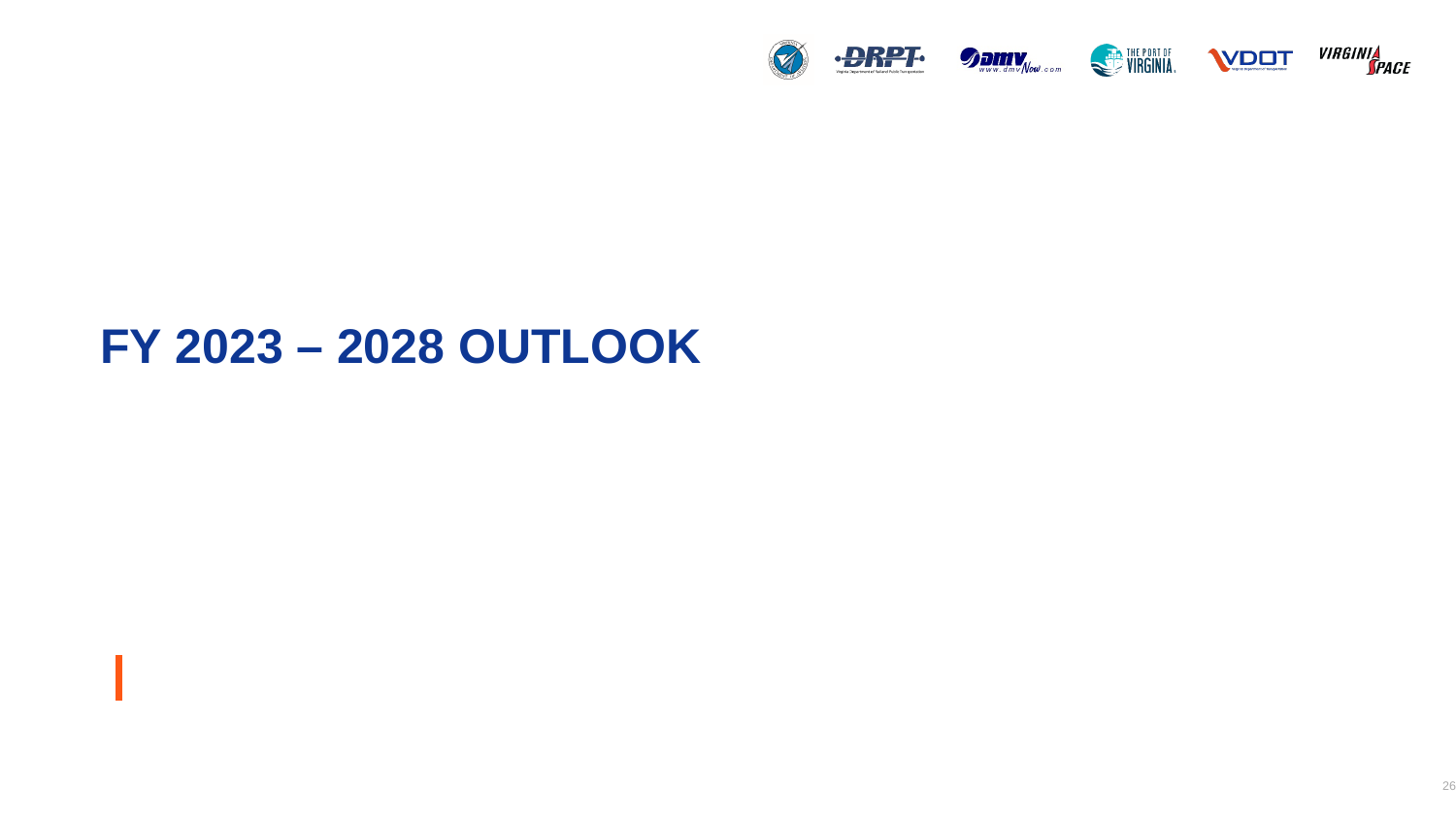#### **Commonwealth Transportation Fund (CTF) Preliminary Fiscal Years 2023 – 2028 Six-Year Financial Plan Overview**

- **The Six-Year Financial Plan (SYFP) identifies the planned funding for allocation to Highways, Rail, Transit, Ports, Aviation, DMV, and Space Flight**
- **The Recommended Fiscal Years 2023 – 2028 SYFP allocates \$51.9 billion**
- **Includes the use of bond proceeds totaling \$1.7 billion, representing GARVEE Bonds, Route 58 Corridor Bonds and I-81 Debt Assumptions.**
- **Transfers \$5.3 billion to the three regions for transportation improvements and \$818 million in dedicated revenue for WMATA Capital Fund**
- **Includes \$489 million of dedicated fuel tax revenue for the I-81 Corridor Improvements**
- **Dedicates \$14.9 billion for Maintenance and Operations**

**WIRGINIA.** 

- **Provides \$17.1 billion for Construction** *(Funds for new programs currently assumed in Construction for planning purposes)*
	- **Approximately \$3.2 billion of Construction Funding represents Local and Regional Funding for Projects**

*VIRGINIA<br>Space* 





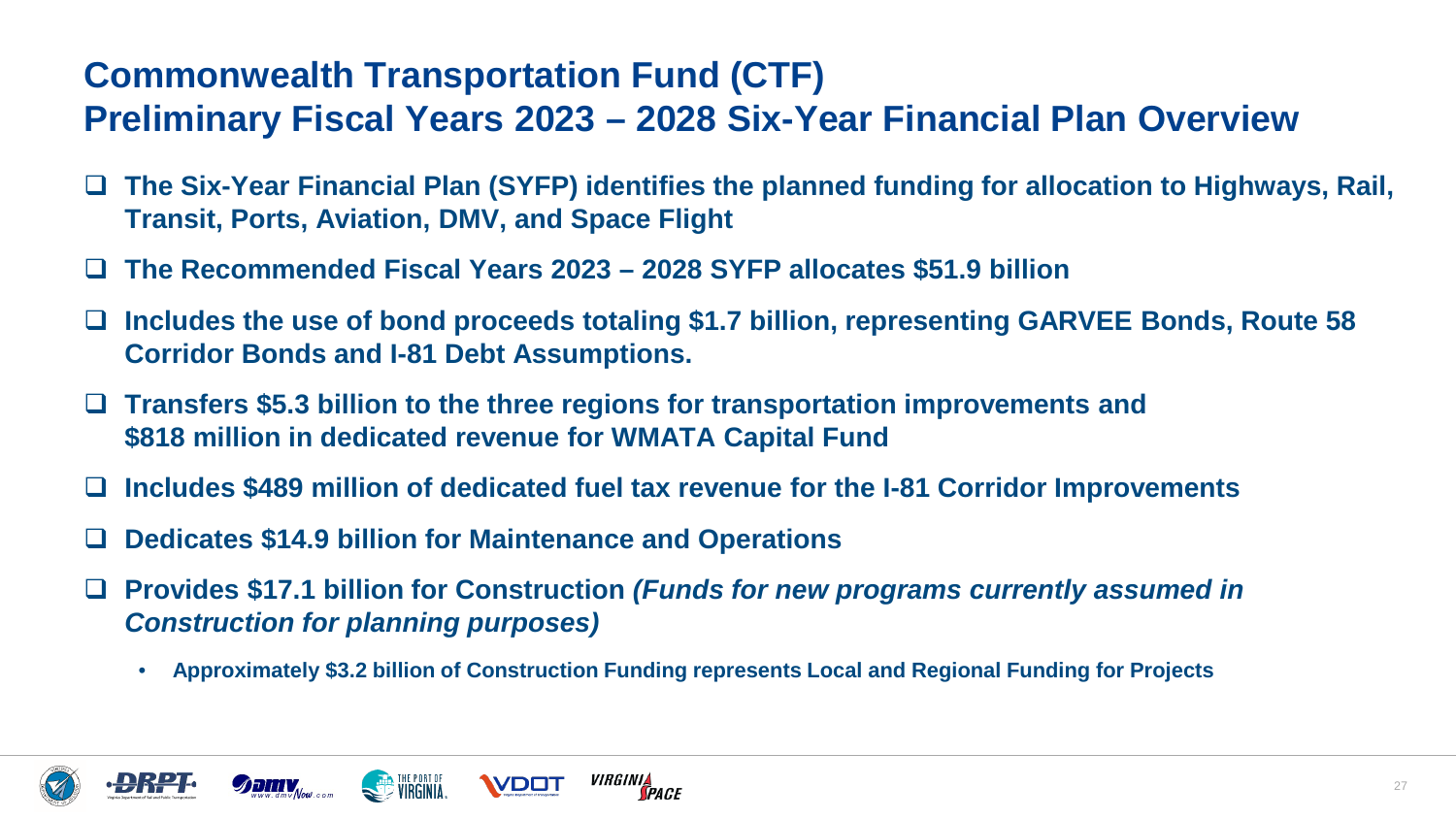#### **Commonwealth Transportation Fund Revised Fiscal Years 2023 – 2028 Six-Year Financial Plan Estimated Revenues (in millions)**

|                                                   | <b>FY 2023</b> | <b>FY 2024</b> | <b>FY 2025</b> | <b>FY 2026</b> | <b>FY 2027</b> | <b>FY 2028</b> | FY 2023-2028<br><b>Total</b> | <b>Previous</b><br>FY 2022-2027 | <b>Difference</b> |
|---------------------------------------------------|----------------|----------------|----------------|----------------|----------------|----------------|------------------------------|---------------------------------|-------------------|
| <b>State Transportation Revenues</b>              |                |                |                |                |                |                |                              |                                 |                   |
| <b>Commonwealth Transportation Fund</b>           | \$4,677.7      | \$4,640.7      | \$4,706.5      | \$4,734.5      | \$4,772.3      | \$4,818.1      | 28,349.8<br>S                | 28,284.0<br>\$                  | 65.8<br>\$        |
| Prior year funding                                | 191.4          |                |                |                |                |                | 191.4                        | 536.0                           | (344.6)           |
| Local & Regional Project<br>Participation/Revenue | 999.2          | 996.9          | 879.7          | 189.7          | 161.5          | 161.5          | 3,388.4                      | 4,151.3                         | (762.9)           |
| <b>Other Fund Revenue</b>                         | 439.3          | 454.5          | 437.2          | 439.3          | 443.6          | 440.0          | 2,653.8                      | 2,818.3                         | (164.5)           |
| <b>Total</b>                                      | 6,307.6        | 6,092.1        | 6,023.3        | 5,363.5        | 5,377.4        | 5,419.5        | 34,583.4                     | 35,789.6                        | (1, 206.2)        |
| <b>Federal Revenues</b>                           | 1,639.9        | 1,583.9        | 1,604.4        | 1,632.7        | 1,528.5        | 1,553.3        | 9,542.7                      | 9,691.6                         | (149.0)           |
| <b>Total Revenues</b>                             | 7,947.4        | 7,675.9        | 7,627.8        | 6,996.3        | 6,905.8        | 6,972.8        | 44,126.1                     | 45,481.3                        | (1, 355.2)        |
| <b>Other Financing Sources</b>                    |                |                |                |                |                |                |                              |                                 |                   |
| Interstate 81 Financing                           |                | 258.2          |                |                | 394.6          |                | 652.8                        | 856.5                           | (203.7)           |
| <b>GARVEE Bonds</b>                               | 100.0          | 125.0          | 134.0          | 137.1          | 149.0          | 149.0          | 794.1                        | 721.4                           | 72.7              |
| Route 58                                          |                | 152.2          | 74.2           |                |                |                | 226.4                        | 444.8                           | (218.4)           |
| <b>Total</b>                                      | 100.0          | 535.4          | 208.2          | 137.1          | 543.6          | 149.0          | 1,673.3                      | 2,022.7                         | (349.4)           |
| <b>Total Operating Revenues and Other</b>         |                |                |                |                |                |                |                              |                                 |                   |
| <b>Financing Sources</b>                          | \$8,047.4      | \$8,211.3      | \$7,836.0      | \$7,133.4      | \$7,449.4      | \$7,121.8      | 45,799.4<br>S.               | \$47,504.0                      | \$(1,704.6)       |
| <b>Revenue Supporting Transfer Payments</b>       |                |                |                |                |                |                |                              |                                 |                   |
| <b>Regional Transportation Funds</b>              | 843.2          | 863.8          | 881.7          | 886.9          | 892.3          | 897.9          | 5,265.8                      | 5,161.4                         | 104.4             |
| <b>WMATA Capital Fund Revenue</b>                 | 134.4          | 135.1          | 135.9          | 136.6          | 137.4          | 138.1          | 817.6                        | 808.5                           | 9.1               |
| <b>Grand Total</b>                                | \$9,025.1      | \$9,210.2      | \$8,853.6      | \$8,156.9      | \$8,479.2      | \$8,157.9      | 51,882.8<br>\$.              | 53,473.9<br>S.                  | \$(1,591.1)       |

*Local & Regional Project Participation includes HRTAC's funding for the HRBT Expansion Project through FY 2025 Previous FY 2022 – 2027 reflect December 2021 Revision to allocate \$344.6 million in excess revenue dedicated to the PTF* 





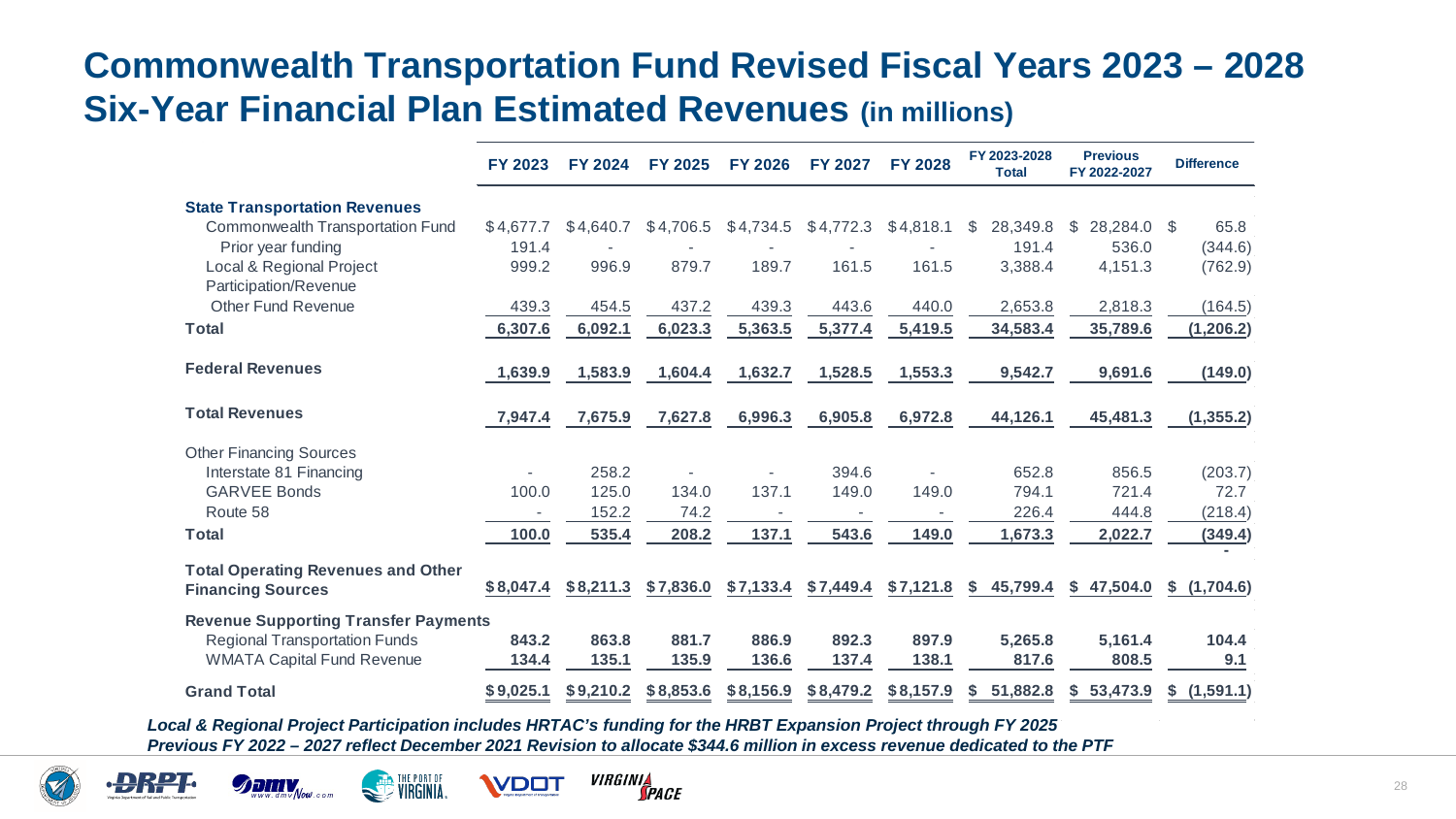#### **Commonwealth Transportation Fund Revised Fiscal Years 2023 – 2028 Six-Year Financial Plan Estimated Allocations (in millions)**

|                                                    | <b>FY 2023</b> |              | <b>FY 2024</b> |     | <b>FY 2025</b> |               | <b>FY 2026</b> |               | <b>FY 2027</b> |              | <b>FY 2028</b> |               | FY 2023-2028<br><b>Total</b> |     | <b>Previous</b><br>FY 2022-2027 |              | <b>Difference</b> |
|----------------------------------------------------|----------------|--------------|----------------|-----|----------------|---------------|----------------|---------------|----------------|--------------|----------------|---------------|------------------------------|-----|---------------------------------|--------------|-------------------|
| <b>Debt Service</b>                                | 429.1          | $\mathbb{S}$ | 459.7          | \$. | 459.9          | $\mathcal{L}$ | 482.5          | $\mathcal{L}$ | 506.6          | $\mathbb{S}$ | 465.3          | <sup>\$</sup> | 2,803.                       | \$. | 2,740.5                         | $\mathbb{S}$ | 62.6              |
| <b>Other Agencies &amp; Transfers</b>              | 51.8           |              | 52.1           |     | 53.3           |               | 53.6           |               | 54.9           |              | 55.2           |               | 321.0                        |     | 326.4                           |              | (5.4)             |
| Maintenance & Operations                           | 2,375.7        |              | 2,407.6        |     | 2,459.7        |               | 2,512.9        |               | 2,569.5        |              | 2,630.0        |               | 14,955.4                     |     | 14,560.0                        |              | 395.4             |
| <b>Administration &amp; Other Programs</b>         | 514.4          |              | 525.2          |     | 534.4          |               | 530.2          |               | 546.6          |              | 556.9          |               | 3,207.7                      |     | 3,200.8                         |              | 6.9               |
| <b>Toll Programs</b>                               | 97.6           |              | 99.3           |     | 100.9          |               | 102.5          |               | 104.1          |              | 104.1          |               | 608.4                        |     | 575.5                           |              | 33.0              |
| <b>Special Structures</b>                          | 80.0           |              | 81.3           |     | 82.9           |               | 84.7           |               | 86.7           |              | 88.8           |               | 504.4                        |     | 475.6                           |              | 28.8              |
| <b>Public Transportation</b>                       | 726.4          |              | 605.0          |     | 593.3          |               | 602.5          |               | 596.3          |              | 579.3          |               | 3,702.8                      |     | 3,923.3                         |              | (220.5)           |
| Virginia Passenger Rail Authority                  | 305.3          |              | 193.3          |     | 208.8          |               | 205.6          |               | 202.2          |              | 206.2          |               | 1,321.3                      |     | 1,418.5                         |              | (97.2)            |
| <b>DRPT Rail Assistance</b>                        | 17.0           |              | 14.8           |     | 14.9           |               | 15.0           |               | 15.1           |              | 15.1           |               | 92.0                         |     | 93.2                            |              | (1.2)             |
| <b>DRPT</b> Administration                         | 26.1           |              | 23.5           |     | 23.9           |               | 24.0           |               | 24.2           |              | 24.5           |               | 146.2                        |     | 147.2                           |              | (1.0)             |
| <b>Port Trust Fund</b>                             | 59.1           |              | 55.1           |     | 55.9           |               | 56.2           |               | 56.6           |              | 57.1           |               | 339.9                        |     | 340.8                           |              | (0.9)             |
| <b>Airport Trust Fund</b>                          | 34.6           |              | 33.0           |     | 33.5           |               | 33.7           |               | 34.0           |              | 34.3           |               | 203.0                        |     | 202.7                           |              | 0.4               |
| Commonwealth Space Flight Fund                     | 23.4           |              | 21.9           |     | 22.2           |               | 22.4           |               | 22.5           |              | 22.7           |               | 135.2                        |     | 165.4                           |              | (30.2)            |
| <b>Department of Motor Vehicles</b>                | 30.4           |              | 21.9           |     | 22.2           |               | 22.4           |               | 22.5           |              | 22.8           |               | 142.3                        |     | 149.5                           |              | (7.2)             |
| Construction                                       | 3,236.9        |              | 3,578.1        |     | 3,130.6        |               | 2,345.8        |               | 2,568.1        |              | 2,220.1        |               | 17,079.6                     |     | 18,941.6                        |              | (1,862.0)         |
| <b>Total Operating Programs</b>                    | 8,007.9        | S            | 8,171.8        |     | 7,796.5        | S.            | 7,093.9        | S             | 7,409.9        |              | 7,082.3        | S             | 45,562.4                     |     | 47,261.0                        |              | (1,698.6)         |
| Pass Through Programs                              |                |              |                |     |                |               |                |               |                |              |                |               |                              |     |                                 |              |                   |
| <b>WMATA Dedicated</b>                             | 153.9          |              | 154.6          |     | 155.4          |               | 156.1          |               | 156.9          |              | 157.6          |               | 934.6                        |     | 931.5                           |              | 3.1               |
| <b>Central Virginia Transportation Fund</b>        | 192.9          |              | 197.5          |     | 201.4          |               | 202.8          |               | 204.5          |              | 206.5          |               | 1,205.6                      |     | 1,180.2                         |              | 25.4              |
| Northern Virginia Transportation Authority<br>Fund | 384.7          |              | 393.9          |     | 402.0          |               | 404.0          |               | 405.7          |              | 407.1          |               | 2,397.4                      |     | 2,353.1                         |              | 44.3              |
| Hampton Roads Regional Transit Fund                | 39.9           |              | 40.5           |     | 41.1           |               | 41.2           |               | 41.2           |              | 41.2           |               | 245.1                        |     | 243.3                           |              | 1.8               |
| Hampton Roads Transportation Fund                  | 245.7          |              | 251.9          |     | 257.2          |               | 258.9          |               | 260.9          |              | 263.1          |               | 1,537.7                      |     | ,504.8                          |              | 32.9              |
| <b>Subtotal</b>                                    | 1,017.1        |              | 1,038.4        |     | 1,057.1        |               | 1,063.0        |               | 1,069.2        |              | 1,075.5        |               | 6,320.4                      |     | 6,212.9                         |              | 107.5             |
| <b>Total</b>                                       | 9,025.1        | 5            | 9,210.2        |     | 8,853.6        | <sup>\$</sup> | 8,156.9        | $\mathbf{S}$  | 8,479.2        |              | 8,157.9        | S.            | 51,882.8                     |     | \$53,473.9                      | S            | (1,591.1)         |





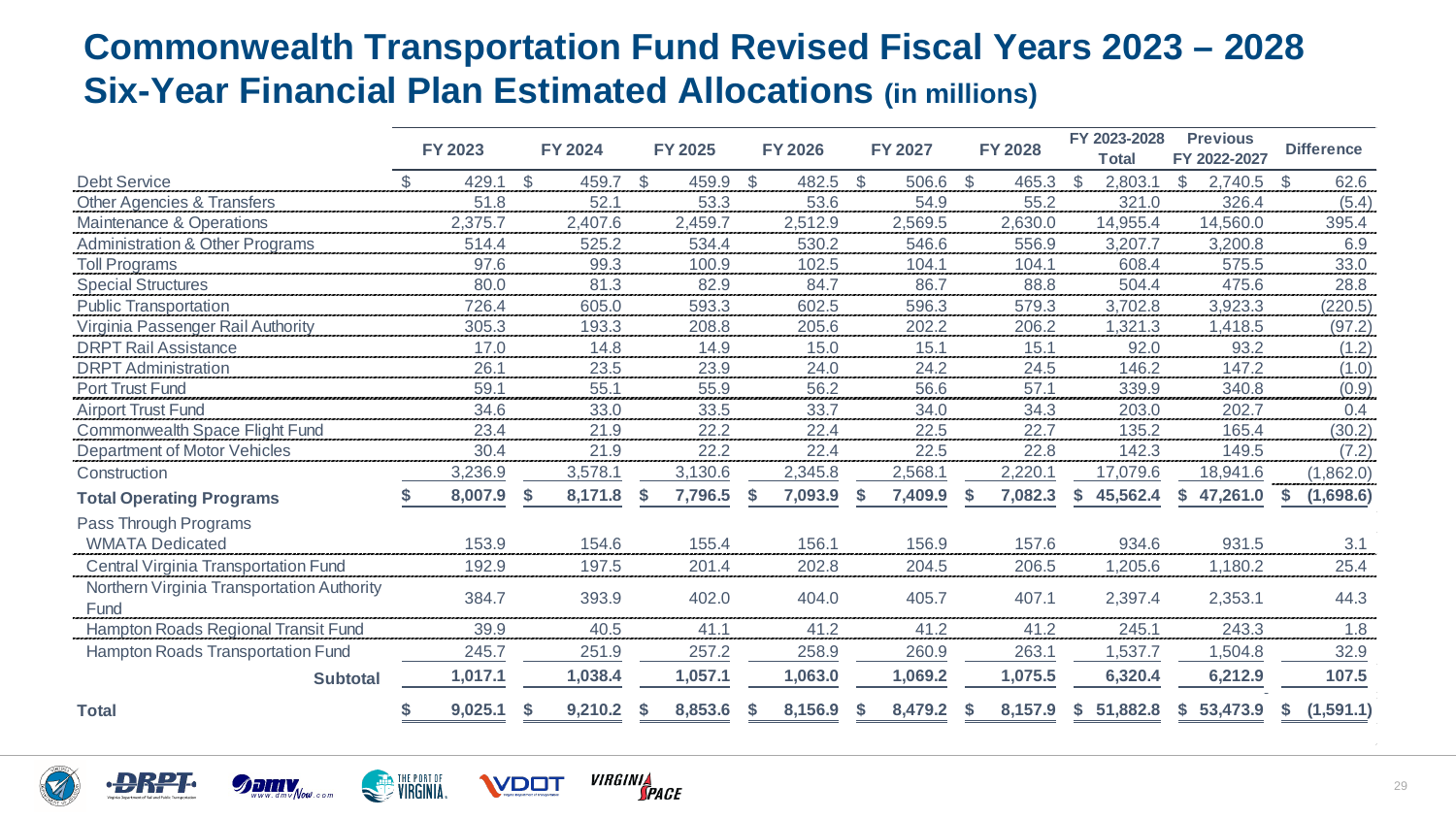# **Major Program Changes from previous assumptions**

- **Revenue Sharing Recommendations assumed adopted by General Assembly. Upcoming allocations from years 3 and 4 of SYIP, FY 2025 and 2026.**
- **New federal programs continue with modest growth after IIJA period**
- **Construction Formula Distribution - Fully implemented to codified distribution**
	- **State of Good Repair (30%)**
	- **High Priority Projects – SMART SCALE (20%)**
	- **Construction District Grant Program – SMART SCALE (20%)**
	- **Interstate Operations and Enhancement Program (20%)**
	- **Virginia Highway Safety Improvement Program (10%)**

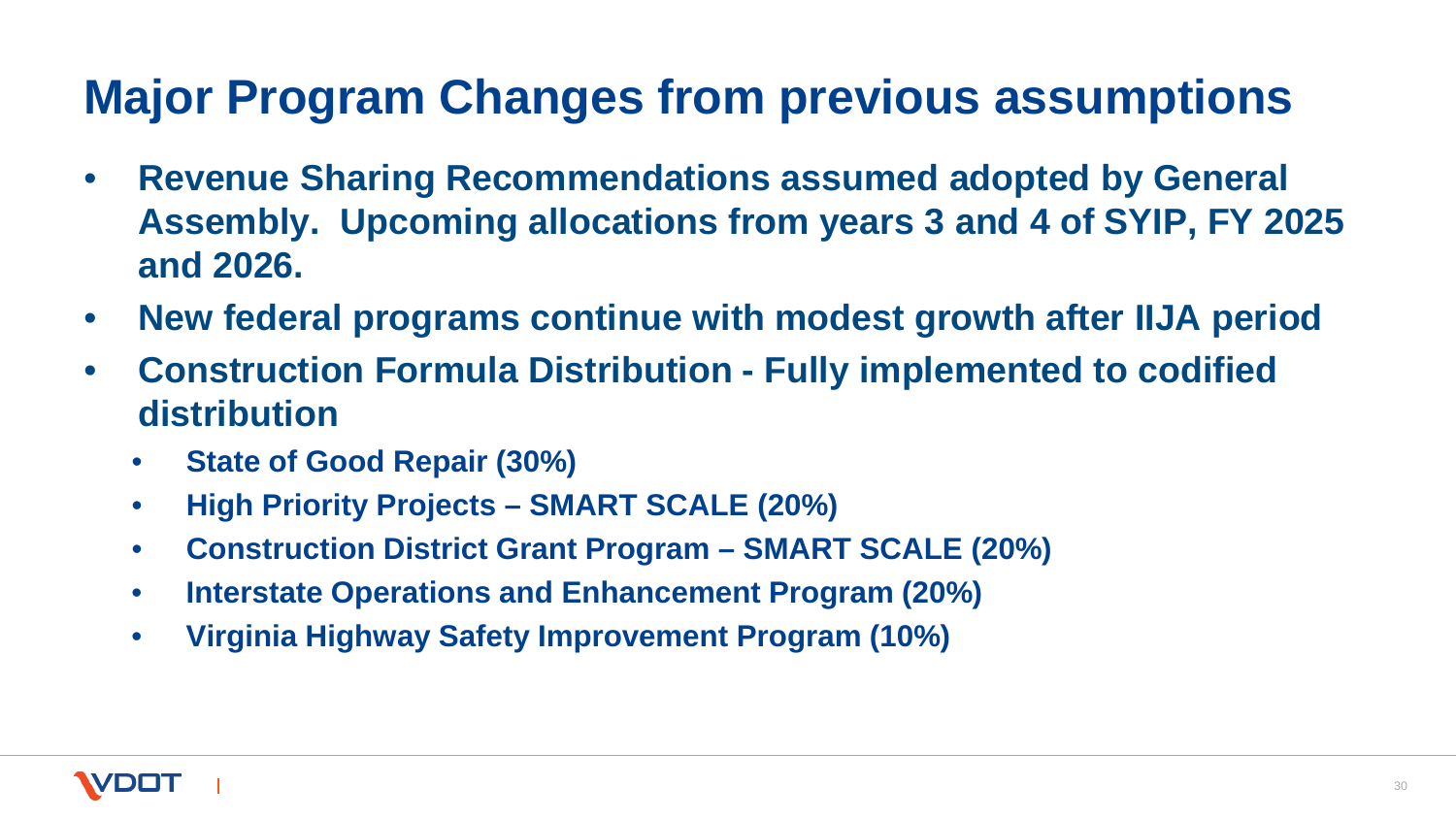### **Major Program Changes from previous assumptions**

- **Base rate of growth for VDOT's Highway Maintenance and Operations Program is also used for Payments to Localities**
	- **CPI from FY 2022 to FY 2023 is 4.2%. Remaining years average 2.1%**
- **The Innovation and Technology Transportation Fund (ITTF) funding from the High Priority Projects Program is \$25 million annually, the maximum allowed under**§**33.2-1531 of the Code of Virginia.**
- **Unpaved Roads funding is \$25 million annually from the District Grant Program, the maximum allowed under**§**33.2-359 of the Code of Virginia**

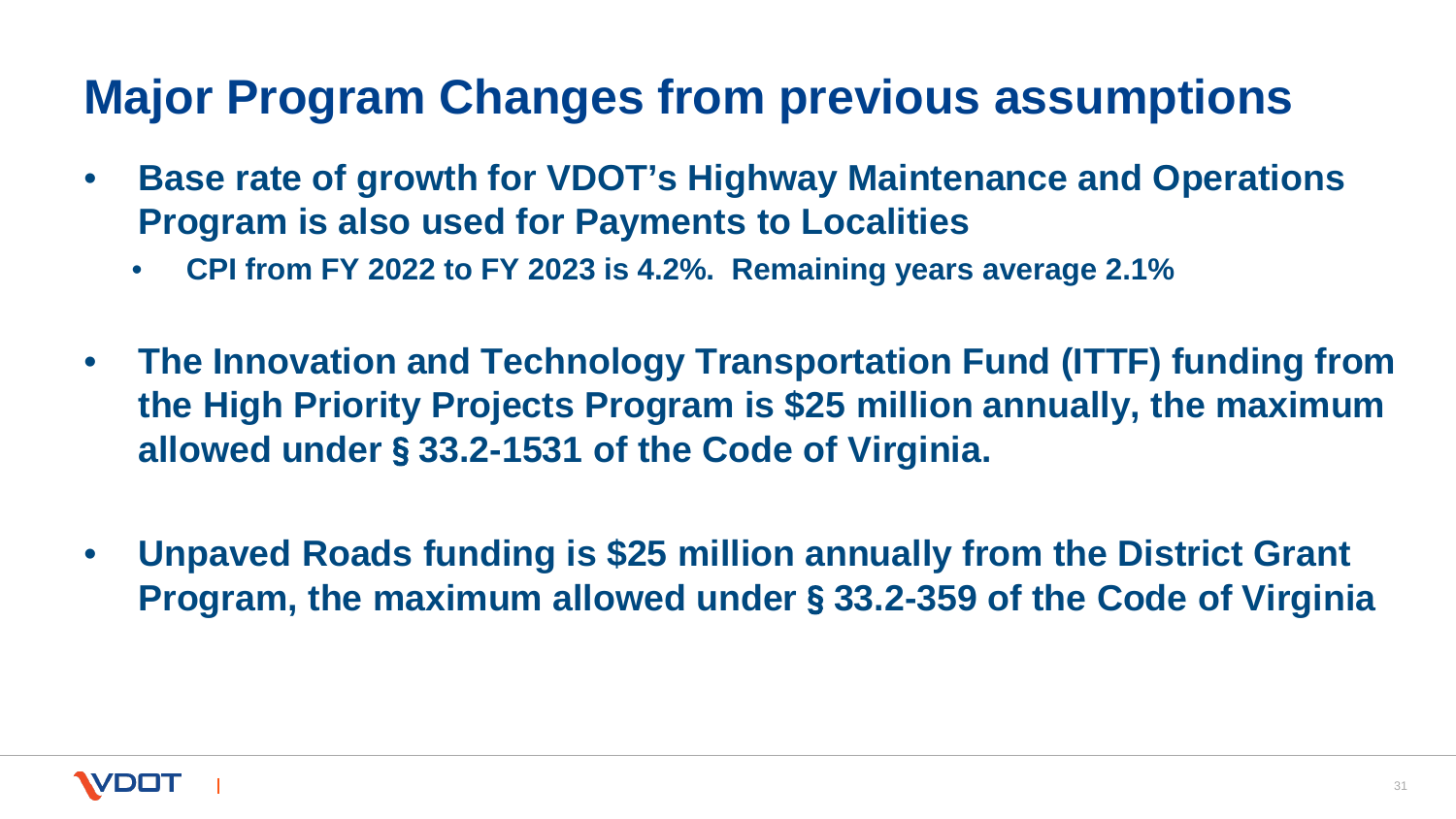### **GARVEE Program Update**

- **GARVEE bonds are allocated to SMART SCALE projects**
- **GARVEEs are sold for specific projects and the debt service is attributed to specific projects. Updates to these assumptions are carefully coordinated with FHWA.**
- **In most cases, GARVEE allocations on a project are in addition to other types of funds, federal and state funding.**

**Demands to obligate and spend federal and state funding have factored into decisions on advancing bond sales.**

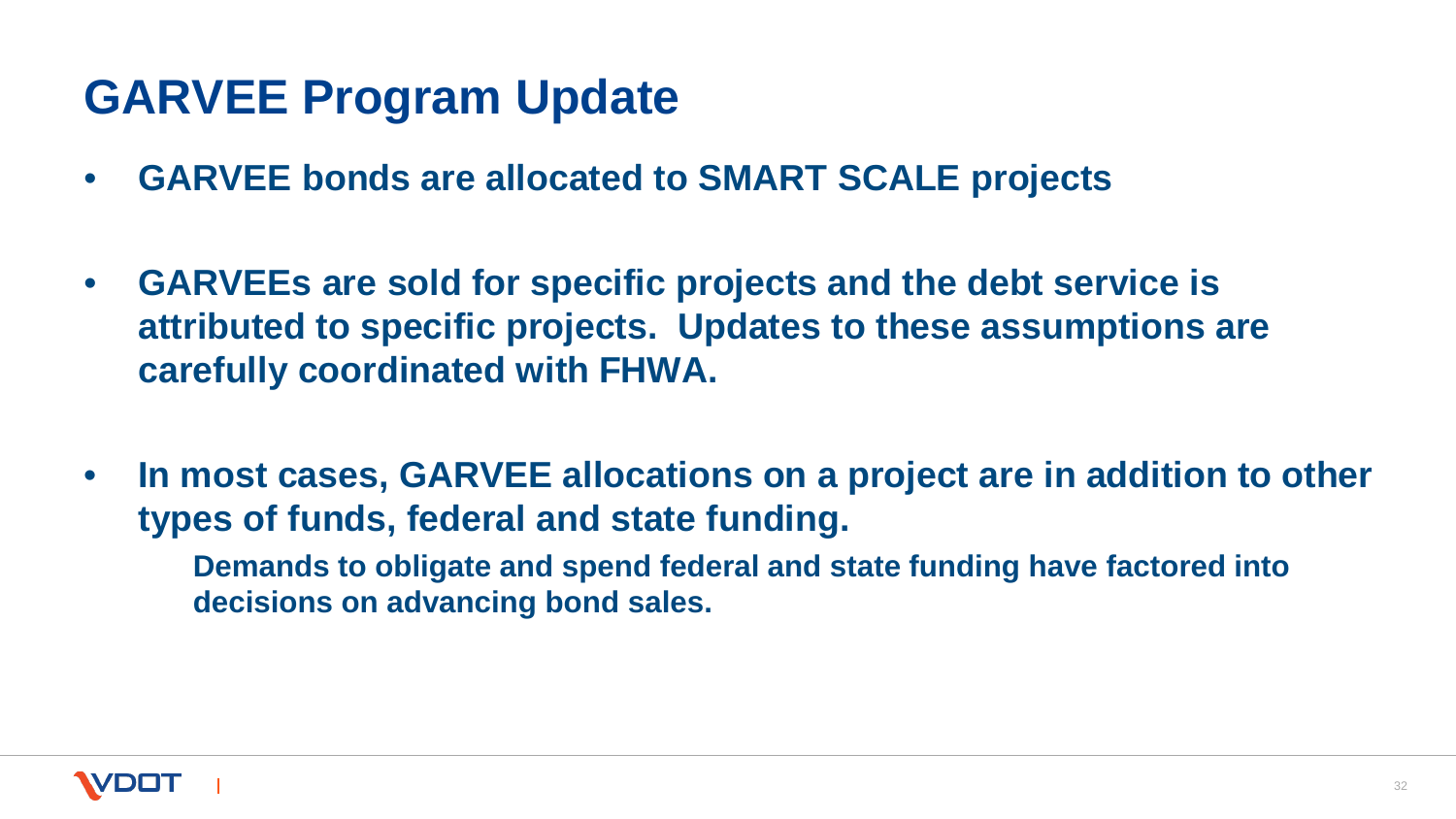#### **GARVEE Program Analysis**

- **Though VDOT has allocated GARVEEs annually, the project activity has not necessitated annual sales of GARVEE bonds.**
	- **The project schedules and the need to obligate other federal funds on projects has not required an absolute annual sale schedule.**
	- **Our last sale was in September 2020 and, tentatively, our next sale may push into calendar year 2023.**
- **GARVEE bonds are currently allocated over the period**
- **VDOT will provide additional analysis on the using bond proceeds in comparison to additional revenue sources anticipated**